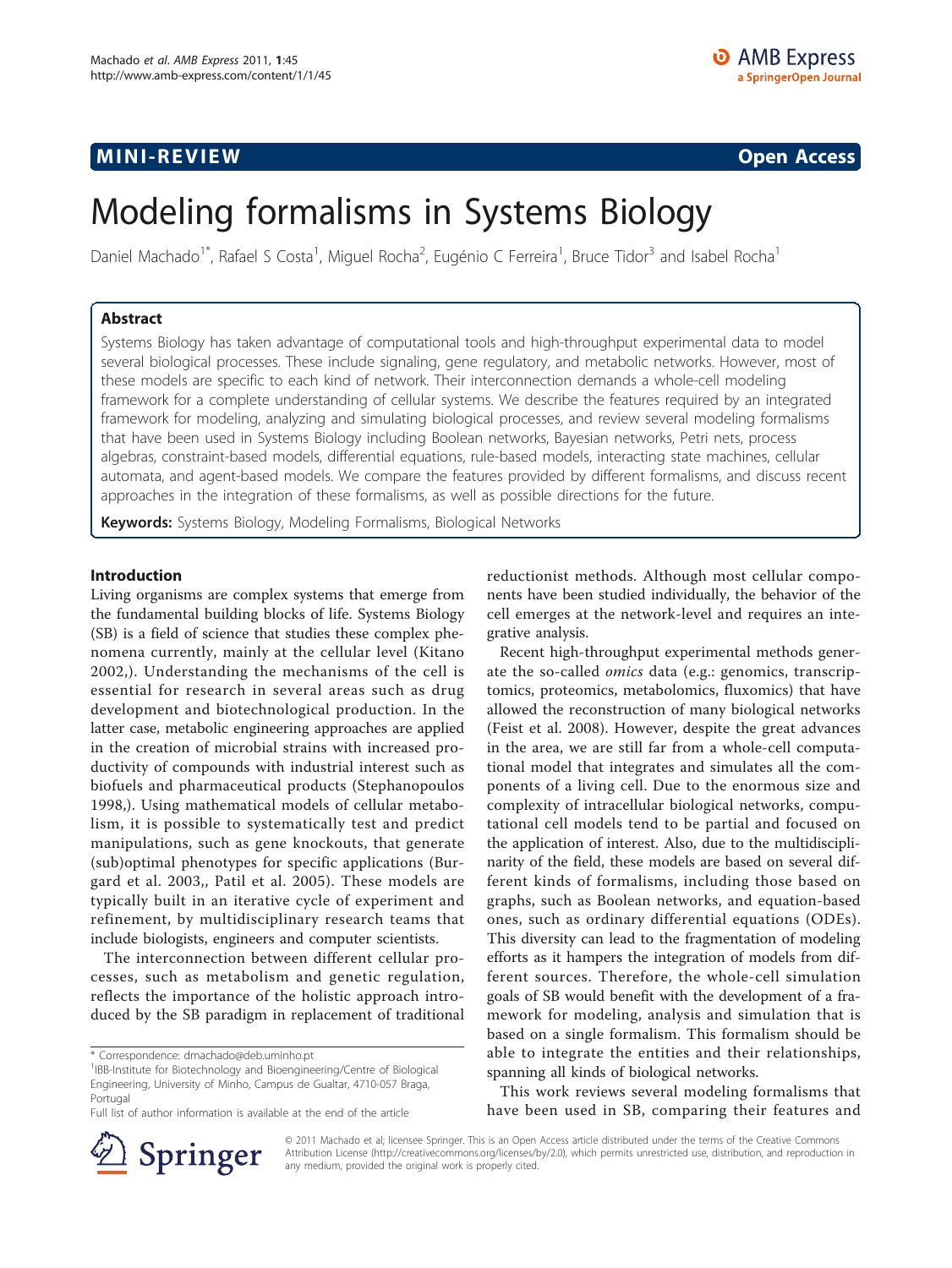relevant applications. We opted to focus on the formalisms rather than the tools as they are the essence of the modeling approach. For the software tools implementing the formalisms, the interested reader may use the respective references. Note that besides the intracellular level, several studies in SB also address the cellular population level. Therefore, formalisms for modeling the dynamics of cellular populations that have received attention in the field were also considered in this work.

There are some interesting reviews already published in the literature. However they usually focus only on particular biological processes. An excellent review regarding the modeling of signaling pathways was elaborated by [Aldridge et al. \(2006\),](#page-10-0). They address the model design process, as well as, model validation and calibration. They highlight the application of ODE and rule-based models, but do not mention other formalisms. Another recent review on the modeling of signaling networks can be found in [Morris et al. \(2010\)](#page-12-0),. Two remarkable reviews on the modeling of gene regulatory networks are presented by [Schlitt and Brazma \(2007\)](#page-12-0), and by [Karlebach](#page-11-0) [and Shamir \(2008\),](#page-11-0). Both give examples of several applications of different formalisms for modeling this kind of networks. A few reviews with broader scope can also be found in the literature. Two excellent examples are [Fisher](#page-11-0) [and Henzinger \(2007\),](#page-11-0) and [Materi and Wishart \(2007\)](#page-12-0). Both give a critical discussion on the application of different formalisms for computational modeling of cellular processes. The former covers Boolean networks, interacting state machines, Petri nets, process algebras and hybrid models, whereas the latter covers differential equations, Petri nets, cellular automata, agent-based models and process algebras. The lack of a single comprehensive review that compares a larger spectrum of formalisms motivated the development of this work.

## Biological Networks

Cells are composed by thousands of components that interact in a myriad of ways. Despite this intricate interconnection, it is usual to divide and classify these networks according to their biological function. A very simplistic example can be found in Figure [1](#page-2-0) (created with the free software tool CellDesigner [\(Funahashi et al. 2003](#page-11-0),), that uses the graphical notations defined in ([Kitano et al.](#page-11-0) [2005\)](#page-11-0)). The main types of networks are signaling, gene regulatory and metabolic (although some authors also classify protein-protein interactions as another type of network).

## Signaling networks

Signal transduction is a process for cellular communication where the cell receives (and responds to) external stimuli from other cells and from the environment. It affects most of the basic cell control mechanisms such as differentiation and apoptosis. The transduction

process begins with the binding of an extracellular signaling molecule to a cell-surface receptor. The signal is then propagated and amplified inside the cell through signaling cascades that involve a series of trigger reactions such as protein phosphorylation. The output of these cascades is connected to gene regulation in order to control cell function. Signal transduction pathways are able to crosstalk, forming complex signaling networks [\(Gomperts et al. 2009,](#page-11-0), [Albert and Wang 2009\)](#page-10-0).

## Gene regulatory networks

Gene regulation controls the expression of genes and, consequently, all cellular functions. Although all of the cell functionality is encoded in the genome through thousands of genes, it is essential for the survival of the cell that only selected functions are active at a given moment. Gene expression is a process that involves transcription of the gene into mRNA, followed by translation to a protein, which may be subject to post-translational modification. The transcription process is controlled by transcription factors (TFs) that can work as activators or inhibitors. TFs are themselves encoded by genes and subject to regulation, which altogether forms complex regulatory networks [\(Schlitt and Brazma](#page-12-0) [2007](#page-12-0),, [Karlebach and Shamir 2008\)](#page-11-0).

### Metabolic networks

Metabolism is a mechanism composed by a set of biochemical reactions, by which the cell sustains its growth and energy requirements. It includes several catabolic and anabolic pathways of enzyme-catalyzed reactions that import substrates from the environment and transform them into energy and building blocks required to build the cellular components. Metabolic pathways are interconnected through intermediate metabolites, forming complex networks. Gene regulation controls the production of enzymes and, consequently, directs the metabolic flux through the appropriate pathways in function of substrate availability and nutritional requirements ([Steuer and Junker 2008,](#page-13-0), [Palsson 2006](#page-12-0)).

### Modeling Requirements

Due to the different properties and behavior of the biological networks, they usually require different modeling features (although some desired features such as graphical visualization are common). For instance, features such as stochasticity and multi-state components may be important for signaling but not for metabolic networks. A summary of the major modeling features required by these networks is presented next.

### Network visualization

Biological models should be expressed as intuitively as possible and easily interpreted by people from different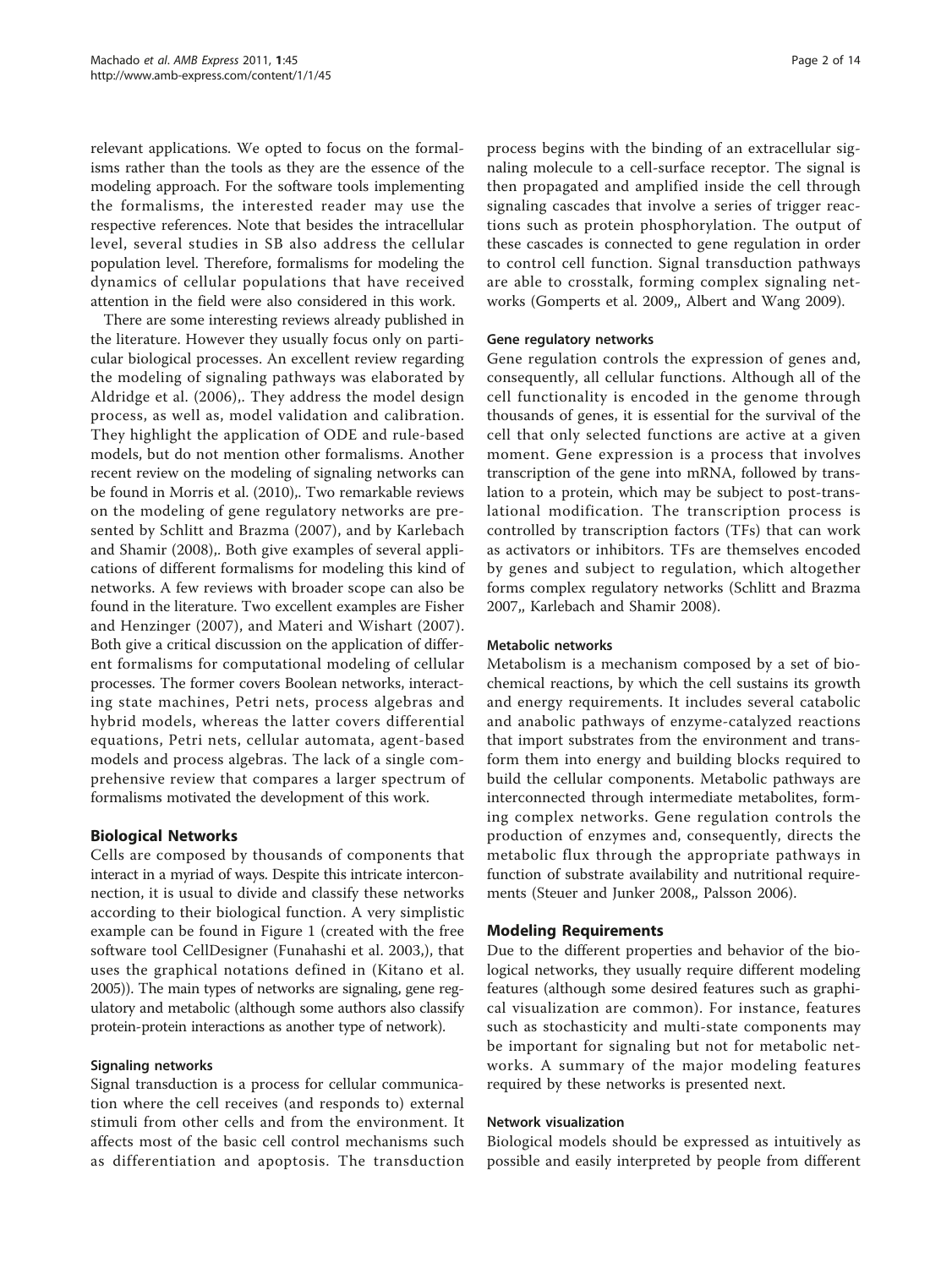<span id="page-2-0"></span>



areas. For that matter, graph and diagram based formalisms can be more appealing than mathematical or textual notations. Such formalisms can take advantage of state of the art network visualization tools that, when compared to traditional textbook diagrams, allow a much better understanding of the interconnections in large-scale networks, as well as the integration of heterogeneous data sources [\(Pavlopoulos et al. 2008\)](#page-12-0).

## Topological analysis

A considerable amount of the work in this field is based on topological analysis of biological networks. In this case, graph-based representations also play a fundamental role. The analysis of the topological properties of these graphs, such as degree distribution, clustering coefficient, shortest paths or network motifs can reveal crucial information from biological networks, including organization, robustness and redundancy ([Jeong et al. 2000,](#page-11-0), [Barabási and Oltvai 2004,](#page-10-0), [Assenov et al. 2008](#page-10-0)).

## Modularity and hierarchy

Despite its great complexity, the cell is organized as a set of connected modules with specific functions ([Hart](#page-11-0)[well et al. 1999](#page-11-0),, [Ravasz et al. 2002](#page-12-0),). Taking advantage of this modularity can help to alleviate the complexity burden, facilitating the model analysis. Compositionality is a related concept meaning that two modeling blocks can be aggregated together into one model without changes to any of the submodels. This property can be of special interest for applications in Synthetic Biology ([Andrianantoandro et al. 2006\)](#page-10-0).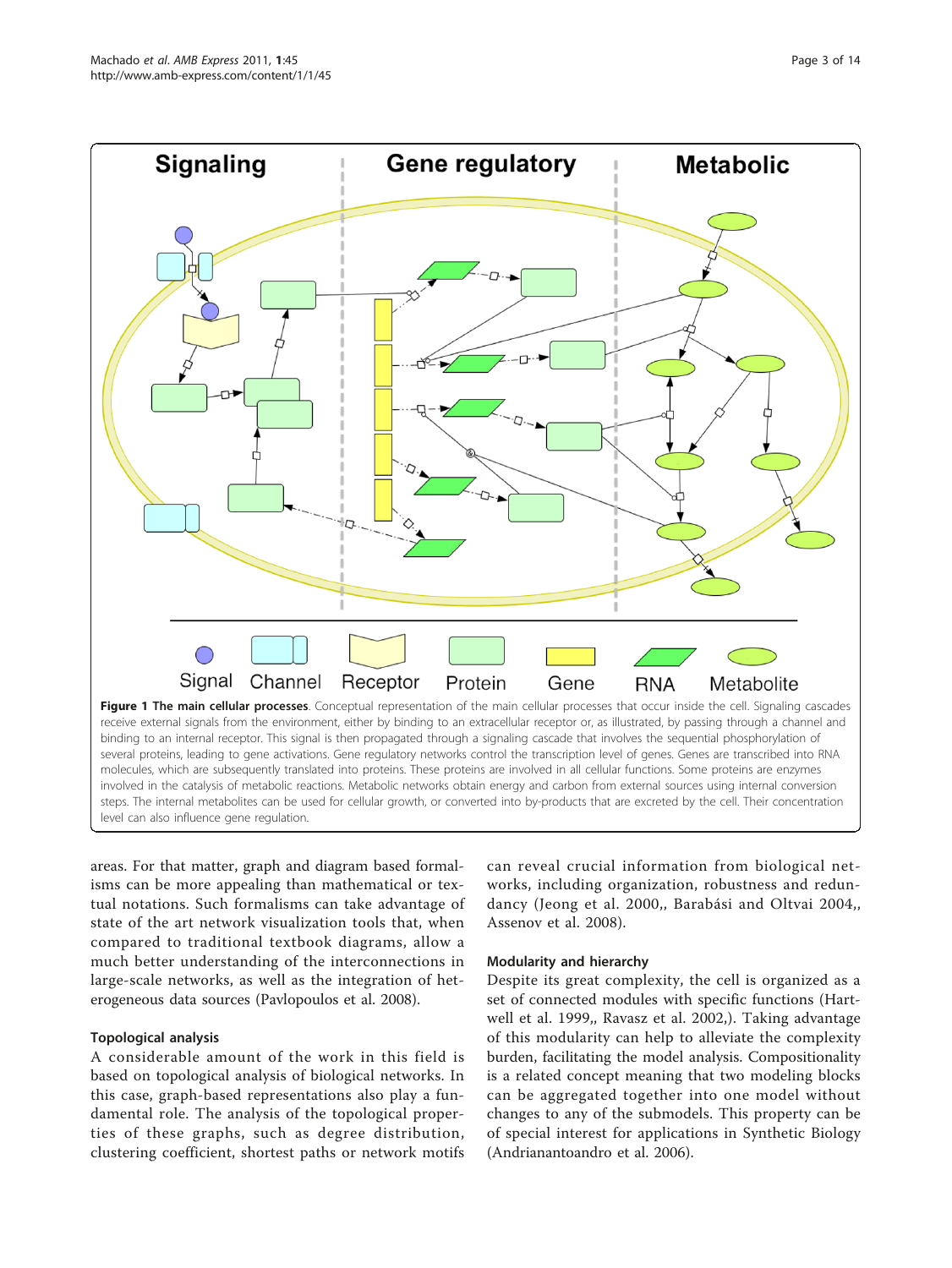While modularity represents the horizontal organization of the cell, living systems also present vertical organization [\(Cheng and Hu 2010](#page-10-0),). Molecules, cells, tissues, organs, organisms, populations and ecosystems reflect the hierarchical organization of life. A modeling formalism that supports hierarchical models and different levels of abstraction will cope with models that connect vertical organization layers using top-down, bottom-up or middle-out approaches [\(Noble 2002](#page-12-0)).

### Multi-state components

Some compounds may have multiple states, for example, a protein may be modified by phosphorylation. This is a very common case in signaling networks. The state of a protein can affect its functionality and consequently the reactions in which it participates. Therefore, different states are represented by different entities. However, a protein with *n* binding sites will have  $2^n$  possible states, which results in a combinatorial explosion of entities and reactions [\(Hlavacek et al. 2003,](#page-11-0), [Blinov et al. 2004](#page-10-0)). To avoid this problem, a suitable modeling formalism should consider entities with internal states and statedependent reactions.

## Spatial structure and compartmentalization

On its lowest level, the cell can be seen as a bag of mixed molecules. However, this bag is compartmentalized and requires transport processes for some species to travel between compartments. Furthermore, in some compartments, including the cytosol, the high viscosity, slow diffusion and amount of molecules may not be sufficient to guarantee a spatial homogeneity ([Takahashi et](#page-13-0) [al. 2005,](#page-13-0)). Spatial localization and concentration gradients are actually important mechanisms in biological processes such as morphogenesis [\(Turing 1952](#page-13-0)).

### Qualitative analysis

Experimental determination of kinetic parameters to build quantitative models is a cumbersome task. Furthermore, they are dependent on the experimental conditions, and there is generally no guarantee that the in vitro values will match the in vivo conditions [\(Teu](#page-13-0)[sink et al. 2000,](#page-13-0)). Therefore, several models are only qualitative. Although these models do not allow for quantitative simulations, they allow us to ask qualitative questions about the system and to learn valuable knowledge. For instance, elementary mode analysis is used for calculating all possible pathways through a metabolic network [\(Schuster et al. 1999](#page-12-0)).

## Dynamic simulation

Dynamic simulation allows the prediction of the transient behavior of a system under different conditions. For each model, the particular simulation approach depends on the type of components included, which depend on the nature of the involved interactions and also on the available information for their characterization.

In regulatory networks, genes are activated and deactivated through the transcription machinery. Due to their complexity and the lack of kinetic information, the transcriptional details are usually not considered. Instead, genes are modeled by discrete (typically boolean) variables that change through discrete time steps. This is the simplest simulation method and requires models with very little detail.

Signaling cascades are triggered by a low number of signaling molecules. Therefore, it is important to take into consideration the inherent stochasticity in the diffusion of these molecules. Stochastic simulation is a common approach for simulation of signaling networks ([Costa et al. 2009](#page-10-0)). This approach requires the attribution of probability functions for each reaction in the model.

Metabolic reactions, on the other hand, comprise large quantities of metabolites. Therefore, their behavior can be averaged and modeled by continuous variables governed by deterministic rate laws ([Chassagnole et al.](#page-10-0) [2002\)](#page-10-0). This requires a significant amount of experimental data for estimation of the kinetic parameters.

### Standardization

Biological models need to be represented in a common format for exchange between different tools. The Systems Biology Markup Language (SBML) has become the de facto standard of the SB community, and is currently supported by over two hundred tools ([Hucka et](#page-11-0) [al. 2003,](#page-11-0)). It is an XML-based language for representation of species, compartments, reactions and their specific properties such as concentrations, volumes, stoichiometry and rate laws. It also facilitates the storage of tool specific data using appropriate tags. SBML was initially focused on biochemical reaction networks such as metabolic and signaling pathways, therefore it is not so well-suited for modeling other kinds of processes such as regulatory networks which are better described by logical models. Nevertheless, these and other limitations are being addressed in the development of future releases ([Finney and Hucka 2003,](#page-11-0), [Hucka et al. 2010\)](#page-11-0).

CellML is another XML-based language with a similar purpose to SBML albeit more generic ([Lloyd et al.](#page-12-0) [2004](#page-12-0),). The Systems Biology Graphical Notation (SBGN) ([Le Novère et al. 2009\)](#page-12-0) is a standard that focuses on the graphical notation and may be seen as a complement to SBML. It addresses the visualization concerns discussed previously, specially the creation of graphical models with a common notation that can be shared and unambiguously interpreted by different people.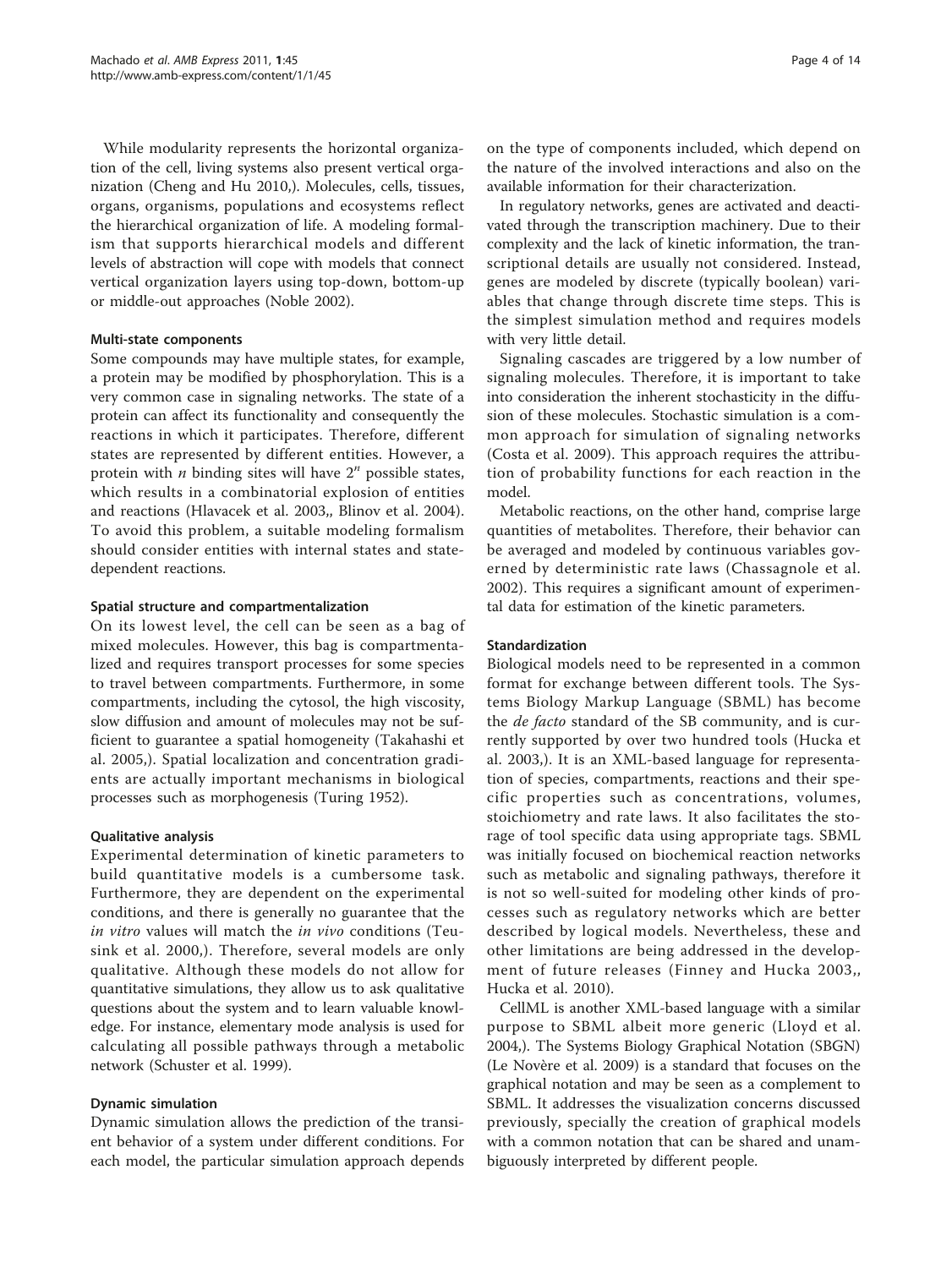#### <span id="page-4-0"></span>Modeling Formalisms

Many formalisms have been used to model biological systems, in part due to the diversity of phenomena that occur in living systems, and also due to the multidisciplinarity of the research teams. Biologists may be more familiar with mathematical modeling and computer scientists may be religious to their computational formalism of choice. The dichotomy between mathematical and computational models has been discussed elsewhere ([Hunt et al. 2008](#page-11-0)). Although they follow different approaches (denotational vs operational), it has been questioned if there is such a clear separation between mathematical and computational models. Therefore, we will briefly describe several formalisms regardless of such distinction. Table 1 summarizes some of the literature references reviewed herein, classified by type of intracellular process implemented. Toy examples of the formalisms with graphical notation are depicted in Figure [2](#page-5-0).

#### Boolean networks

Boolean networks (Figure [2a](#page-5-0)) were introduced by Kauffman in 1969 to model gene regulatory networks ([Kauff](#page-11-0)[man 1969\)](#page-11-0). They consist on networks of genes, modeled by boolean variables that represent active and inactive states. At each time step, the state of each gene is determined by a logic rule which is a function of the state of its regulators. The state of all genes forms a global state that changes synchronously. For large network sizes  $(n)$ nodes) it becomes impractical to explore all possible states  $(2^n)$ . This type of model can be used to find steady-states (called attractors), and to analyze network robustness ([Li et al. 2004,](#page-12-0)). Boolean networks can be inferred directly from experimental gene expression time-series data ([Akutsu et al. 1999,](#page-10-0), D'[haeseleer et al.](#page-10-0) [2000,](#page-10-0)). They have also been applied in some studies to model signaling pathways ([Gupta et al. 2007](#page-11-0),, [Saez-](#page-12-0)[Rodriguez et al. 2007,](#page-12-0)). To cope with the inherent noise and the uncertainty in biological processes, stochastic extensions like Boolean networks with noise ([Akutsu et](#page-10-0) [al. 2000,](#page-10-0)) and Probabilistic Boolean networks [\(Shmule](#page-13-0)[vich et al. 2002](#page-13-0)) were introduced.

Table 1 Literature references grouped by formalism

|                               |  |         |             |           |  | BN Bay PN PA CB DE RB ISM CA AB |  |
|-------------------------------|--|---------|-------------|-----------|--|---------------------------------|--|
| Signaling                     |  |         |             |           |  | + + ++ ++ + ++ ++ ++ + ++       |  |
| Gene regulatory $++$ $++$ $+$ |  |         | $+$ $+$ $+$ |           |  |                                 |  |
| Metabolic                     |  | $^{++}$ |             | $++$ $++$ |  |                                 |  |

Overview of the amount of literature references for each formalism classified by the type of biological process. (+) Few references; (++) Several references; (BN) Boolean networks; (Bay) Bayesian networks; (PN) Petri nets; (PA) Process algebras; (CB) Constraint-based models; (DE) Differential equations; (RB) Rulebased models; (ISM) Interacting state machines; (CA) Cellular automata; (AB) Agent-based models.

#### Bayesian networks

Bayesian networks (Figure [2b](#page-5-0)) were introduced in the 80's by the work of Pearl [\(Pearl 1988,](#page-12-0)). They are a special type of probabilistic graphs. Their nodes represent random variables (discrete or continuous) and the edges represent conditional dependencies, forming a directed acyclic graph. Each node contains a probabilistic function that is dependent on the values of its input nodes. There are learning methods to infer both structure and probability parameters with support for incomplete data. This flexibility makes Bayesian networks specially interesting for biological applications. They have been used for inferring and representing gene regulatory ([Friedman](#page-11-0) [2004](#page-11-0),, [Pena et al. 2005,](#page-12-0), [Grzegorczyk et al. 2008,](#page-11-0), [Auliac](#page-10-0) [et al. 2008](#page-10-0),) and signaling networks ([Sachs et al. 2002](#page-12-0),; [2005](#page-12-0),). One disadvantage of Bayesian networks is the inability to model feedback loops, which is a common motif in biological networks. This limitation can be overcome by dynamic Bayesian networks ([Husmeier](#page-11-0) [2003](#page-11-0),, [Kim et al. 2003](#page-11-0),, [Zou and Conzen 2005,](#page-13-0), [Dojer et](#page-11-0) [al. 2006\)](#page-11-0). In this case, the variables are replicated for each time step and the feedback is modeled by connecting the nodes at adjacent time steps.

#### Petri nets

Petri nets (Figure [2c\)](#page-5-0) were created in the 60's by Carl Adam Petri for the modeling and analysis of concurrent systems ([Petri 1962\)](#page-12-0). They are bipartite graphs with two types of nodes, places and transitions, connected by directed arcs. Places hold tokens that can be produced (respectively, consumed) when an input (respectively, output) transition fires. The execution of a Petri net is non-deterministic and specially suited for distributed systems with concurrent events. Their application to biological processes began in 1993, by the work of Reddy and coworkers, to overcome the limitations in quantitative analysis of metabolic pathways ([Reddy et al. 1993](#page-12-0)).

There are currently several Petri net extensions (e.g.: coloured, timed, stochastic, continuous, hybrid, hierarchical, functional), forming a very versatile framework for both qualitative and quantitative analysis. Due to this versatility, they have been used in metabolic ([Küff](#page-12-0)[ner et al. 2000](#page-12-0),, [Zevedei-Oancea and Schuster 2003,](#page-13-0), [Koch et al. 2005,](#page-12-0)), gene regulatory ([Chaouiya et al.](#page-10-0) [2004](#page-10-0),; [2008,](#page-10-0)), and signaling networks ([Sackmann et al.](#page-12-0) [2006](#page-12-0),, [Chen et al. 2007](#page-10-0),, [Breitling et al. 2008,](#page-10-0), [Hardy and](#page-11-0) [Robillard 2008](#page-11-0),). Also, they are suited for integrating different types of networks, such as gene regulatory and metabolic ([Simao et al. 2005\)](#page-13-0).

#### Process algebras

Process algebras are a family of formal languages for modeling concurrent systems. They generally consist on a set of process primitives, operators for sequential and parallel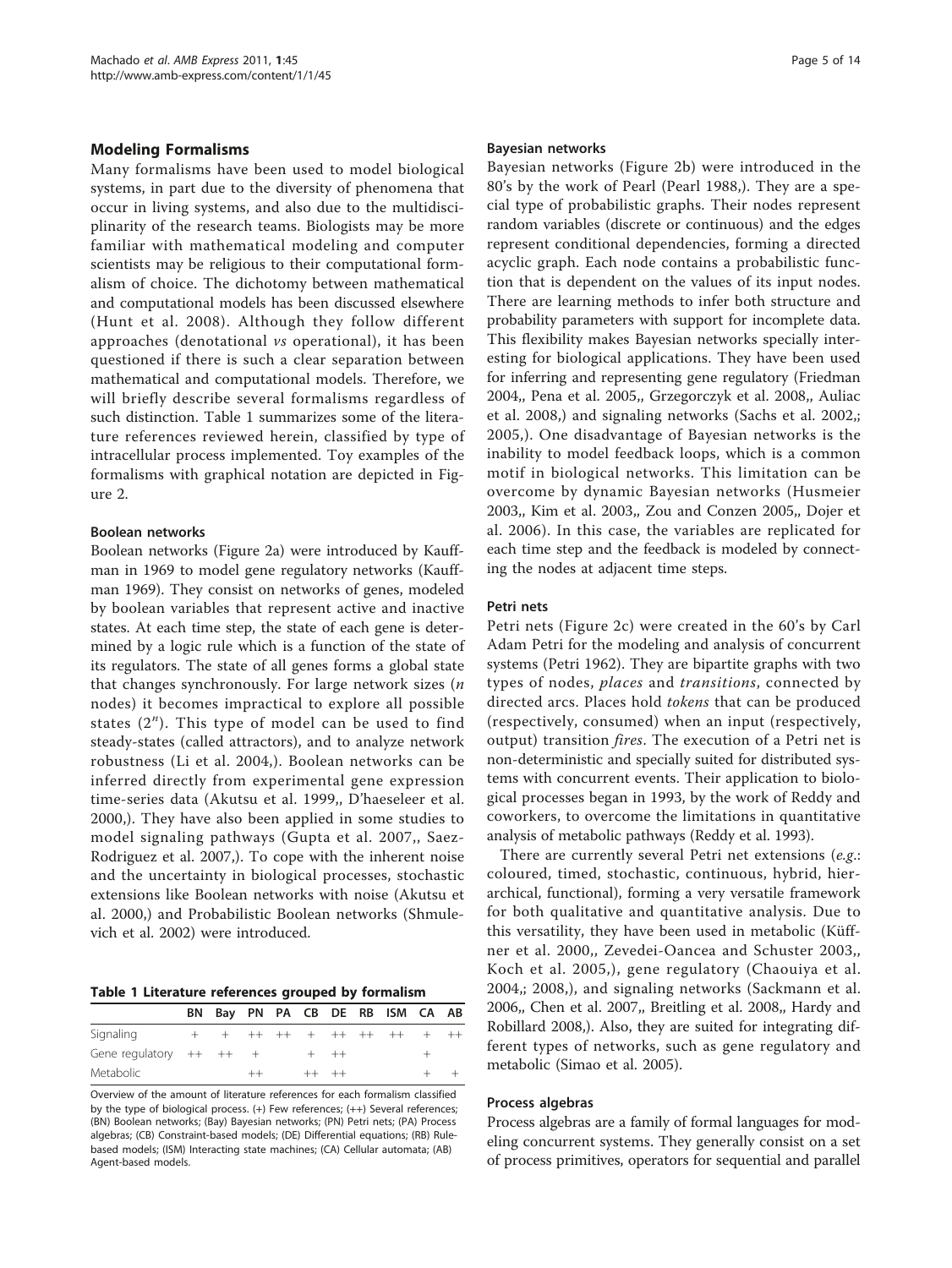<span id="page-5-0"></span>

substances ( $a$ ,  $b$ ,  $c$ ), transitions represent reactions ( $p$ ,  $q$ ) and the arrows represent consumption and production; d) Agent-based model: two types of agents, representing two different kinds of cells (or two kinds of molecules) can move freely and interact within the containing space; e) Interacting state machine: systems are represented by their state (a, b), where each state may contain one or more internal sub-states (b, d, e), arrows represent the transition between different states of the system; f) Rule-based model (represented by a contact map): agents represent proteins (P, Q, R, S), which may contain different binding sites (a to f), the connections represent the rules for possible interactions (such as phosphorylation); g) Cellular automata: a grid where the value of each element can represent different kinds of cells (or molecules), that can change by interaction with their immediate neighbors.

composition of processes, and communication channels. The Calculus of Communicating Systems (CCS) was one of the first process algebras, developed during the 70's by Robin Milner [\(Milner 1980](#page-12-0)), and later gave origin to the more popular  $\pi$ -calculus [\(Milner et al. 1992\)](#page-12-0). In SB the application of process algebras has been mainly focused on signaling pathways due to their similarity to communication processes. About a decade ago, Regev and coworkers published their pioneer work on the representation of signaling pathways with  $\pi$ -calculus ([Regev et al. 2000](#page-12-0),; [2001](#page-12-0)). They later extended their work using stochastic  $\pi$ calculus (BioSpi) to support quantitative simulations ([Priami et al. 2001](#page-12-0),) and using Ambient calculus (BioAmbients) for representation of compartments [\(Regev et al.](#page-12-0) [2004,](#page-12-0)). Other relevant biological applications of process algebras include Bio-calculus ([Nagasaki et al. 1999\)](#page-12-0),  $\kappa$ -calculus (for protein-protein interactions) [\(Danos and Laneve](#page-10-0) [2004](#page-10-0),), CCS-R [\(Danos and Krivine 2007](#page-10-0),), Beta binders ([Priami and Quaglia 2005,](#page-12-0)), Brane Calculi ([Cardelli 2005](#page-10-0),), SpacePi [\(John et al. 2008,](#page-11-0)), Bio-PEPA ([Ciocchetta and Hill](#page-10-0)[ston 2008](#page-10-0),; [2009](#page-10-0),) and BlenX ([Dematte et al. 2008](#page-10-0),, [Priami](#page-12-0) [et al. 2009](#page-12-0)).

## Constraint-based models

Constraint-based models for cellular metabolism began spreading during the 90's, mainly influenced by the work of Palsson and coworkers ([Varma and Palsson](#page-13-0) [1994,](#page-13-0)). Assuming that cells rapidly reach a steady-state, these models overcome the limitations in lack of experimental data for parameter estimation inherent in fully detailed dynamic models. They are based on stoichiometric, thermodynamic and enzyme capacity constraints ([Reed and Palsson 2003,](#page-12-0), [Price et al. 2003](#page-12-0)). Instead of a single solution, they define a space of possible solutions representing different phenotypes that comply with the constraints. The simplicity in this formulation allows its application to genome-scale metabolic models comprising thousands of reactions, such as the most recent metabolic reconstruction of E. coli ([Orth et al. 2011](#page-12-0)).

Constraint-based models have been used in metabolic engineering strategies for the determination of flux distributions (metabolic flux analysis [\(Wiechert 2001](#page-13-0),), flux balance analysis [\(Kauffman et al. 2003,](#page-11-0))), knockout phenotype predictions (minimization of metabolic adjustment [\(Segrè et al. 2002,](#page-13-0)), regulatory on/off minimization ([Shlomi et al. 2005](#page-13-0),)) or enumerating all possible pathways (extreme pathways ([Schilling et al. 2000](#page-12-0),), elementary flux modes ([Schuster et al. 1999,](#page-12-0))). Although their main application has been on metabolic networks, there are recent efforts towards application on gene regulatory and signaling networks ([Papin et al. 2005,](#page-12-0), [Gianchandani](#page-11-0) [et al. 2009](#page-11-0),, [Lee et al. 2008a](#page-12-0)).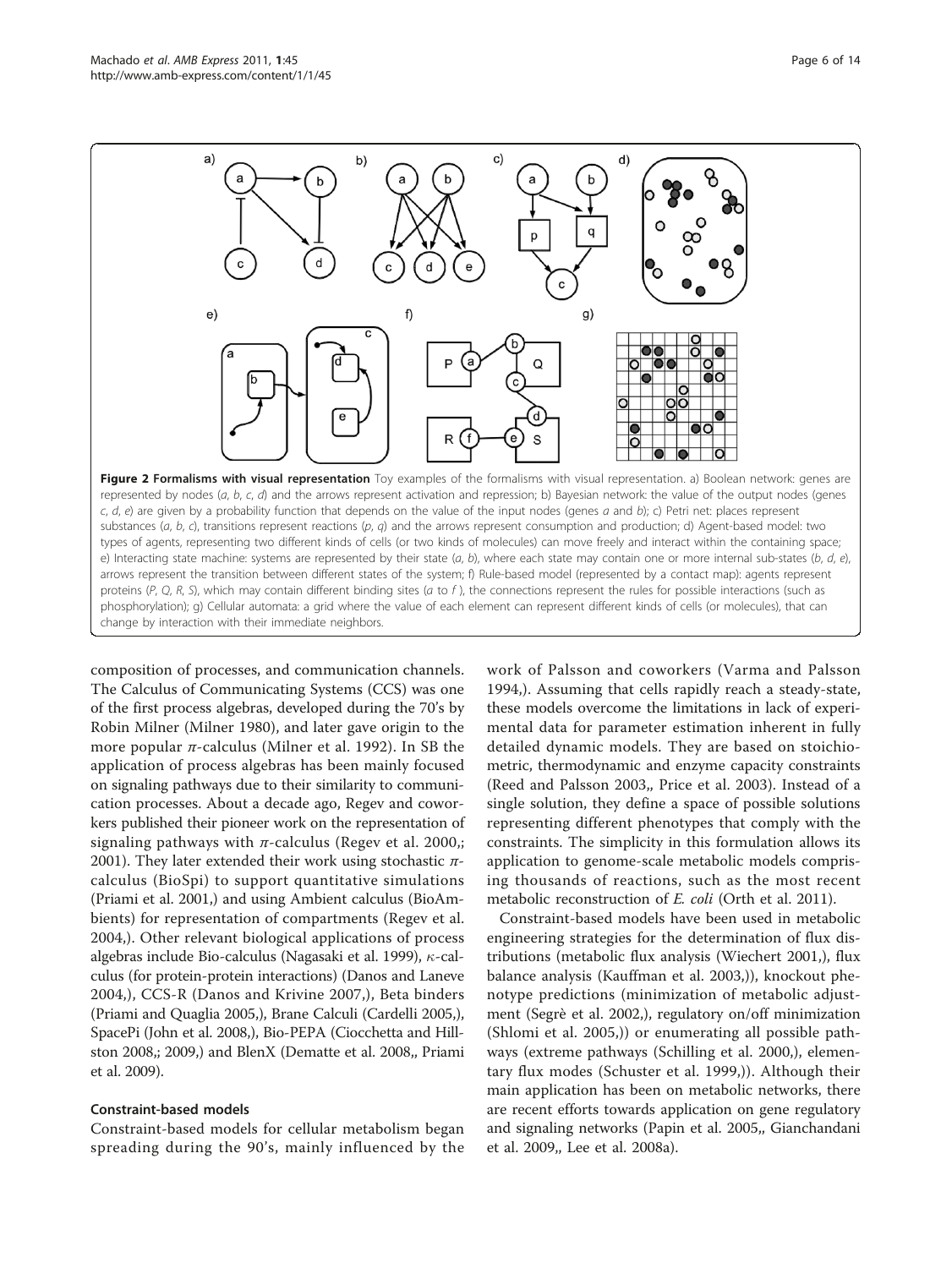## Differential equations

Differential equations describe the rate of change of continuous variables. They are typically used for modeling dynamical systems in several areas. Systems of nonlinear ordinary differential equations (ODEs) have been used in SB to describe the variation of the amount of species in the modeled system as a function of time. They have been applied to all kinds of biological pathways ([Chassagnole et al. 2002,](#page-10-0), [Tyson et al. 2003,](#page-13-0), [Chen](#page-10-0) [et al. 1999,](#page-10-0), [Rizzi et al. 1997](#page-12-0),). With a fully detailed kinetic model, one can perform time-course simulations, predict the response to different inputs and design system controllers. However, building ODE models requires insight into the reaction mechanisms to select the appropriate rate laws, and experimental data to estimate the kinetic parameters. The lack of kinetic data has limited the size of the modeled networks to pathway size, with exception for the human red blood cell model ([Jamshidi et al. 2001\)](#page-11-0).

Approximative rate laws such as generalized mass action (GMA) ([Horn and Jackson 1972](#page-11-0),), S-systems ([Savageau and Voit 1987](#page-12-0),), lin-log ([Visser and Heijnen](#page-13-0) [2003,](#page-13-0)), and convenience kinetics ([Liebermeister and](#page-12-0) [Klipp 2006](#page-12-0),), have compact standard formulations that can facilitate the development and analysis of large-scale models ([Heijnen 2005](#page-11-0),, [Costa et al. 2010,](#page-10-0)). This opens the possibility for kinetic modeling at the genome-scale ([Smallbone et al. 2010](#page-13-0)).

Other types of differential equations, such as stochastic differential equations (SDEs) and partial differential equations (PDEs) can be used respectively to account for stochastic effects and spatial distribution ([Turner et](#page-13-0) [al. 2004,](#page-13-0)). Piecewise-linear differential equations (PLDEs) have been used to integrate discrete and continuous features in gene regulatory networks ([De Jong et](#page-10-0) [al. 2004](#page-10-0),, [Batt et al. 2005](#page-10-0)).

### Rule-based models

Rule-based (Figure [2f\)](#page-5-0) modeling comprises a recent approach to the problem of multi-state components in biological models. In rule-based formalisms the species are defined in a structured manner and support multiple states. The reaction rules are defined as transformations of classes of species, avoiding the need for specifying one reaction per each possible state of a species. This high-level specification is then automatically transformed into a biochemical network with the set of species and reactions generated by the specification. This kind of formalism is implemented in BioNetGen ([Blinov](#page-10-0) [et al. 2004](#page-10-0),) which generates an ODE model or a stochastic simulation from the ruled-based specification. It has been applied in the modeling of different signaling pathways ([Blinov et al. 2006](#page-10-0),, [Barua et al. 2007,](#page-10-0); [2008](#page-10-0),; [2009](#page-10-0)). A similar rule-based formalism used for this kind of pathways is the  $\kappa$  language, where the species are defined by agents that have a structured interface for interaction with other agents [\(Danos et al. 2007](#page-10-0),; [2009](#page-10-0),, [Feret et al. 2009,](#page-11-0)). The possible interactions are defined by a set of rules, which can be visualized by a contact map. BIOCHAM implements a rule-based approach for model specification which is complemented with a temporal logic language for the verification of the properties the biological models [\(Calzone et al. 2006\)](#page-10-0).

The main advantage of the rule-based approach is that it can avoid the combinatorial explosion problem in the generation and simulation of the complete reaction network by performing stochastic simulations that only instantiate the species and reactions as they become available ([Colvin et al. 2009,](#page-10-0); [2010,](#page-10-0)) or by the generation of coarse-grained ODE systems ([Feret et al. 2009](#page-11-0),). Spatial simulation has been addressed recently by the inclusion of geometric information as part of the structure of the species ([Gruenert et al. 2010\)](#page-11-0).

## Interacting state machines

Interacting state (Figure [2e\)](#page-5-0) machines are diagram-based formalisms that describe the temporal behavior of a system based on the changes in the states of its parts. They are suited to model biological behavior in a qualitative way as they require little quantitative data. They differ from other approaches as they define a system in terms of its states rather than its components. They are typically used for model checking and interactive execution.

One such formalism is Statecharts, developed by David Harel during the 80's ([Harel 1987,](#page-11-0)) that was first applied in biology for modeling the T-cell activation process [\(Kam et al. 2001,](#page-11-0), [Efroni et al. 2003](#page-11-0),) and more recently in pancreatic organogenesis [\(Setty et al. 2008,](#page-13-0)). In this formalism, the state of a system may contain sub-states at multiple levels, allowing an hierarchical view of the system and the relation between events at smaller and larger scales. Other related formalisms are Reactive Modules ([Alur and Henzinger 1999,](#page-10-0)) and Live Sequence Charts ([Damm and Harel 2001](#page-10-0)), which, along with the former, have been applied in the modelling of C. elegans vulval development [\(Fisher et al. 2005,](#page-11-0); [2007\)](#page-11-0).

### Cellular automata

Cellular automata (Figure [2g](#page-5-0)) were created by von Neumann and Ulam in the 40's ([Von Neumann and Burks](#page-13-0) [1966](#page-13-0),). They are discrete dynamic models that consist on a grid of cells with a finite number of states. A cellular automaton has an initial configuration that changes at each time step through a predefined rule that calculates the state of each cell as a function of the state of its neighbors at the previous step. They are specially suited for modeling complex phenomena in a scale-free manner and have been used in biological studies for a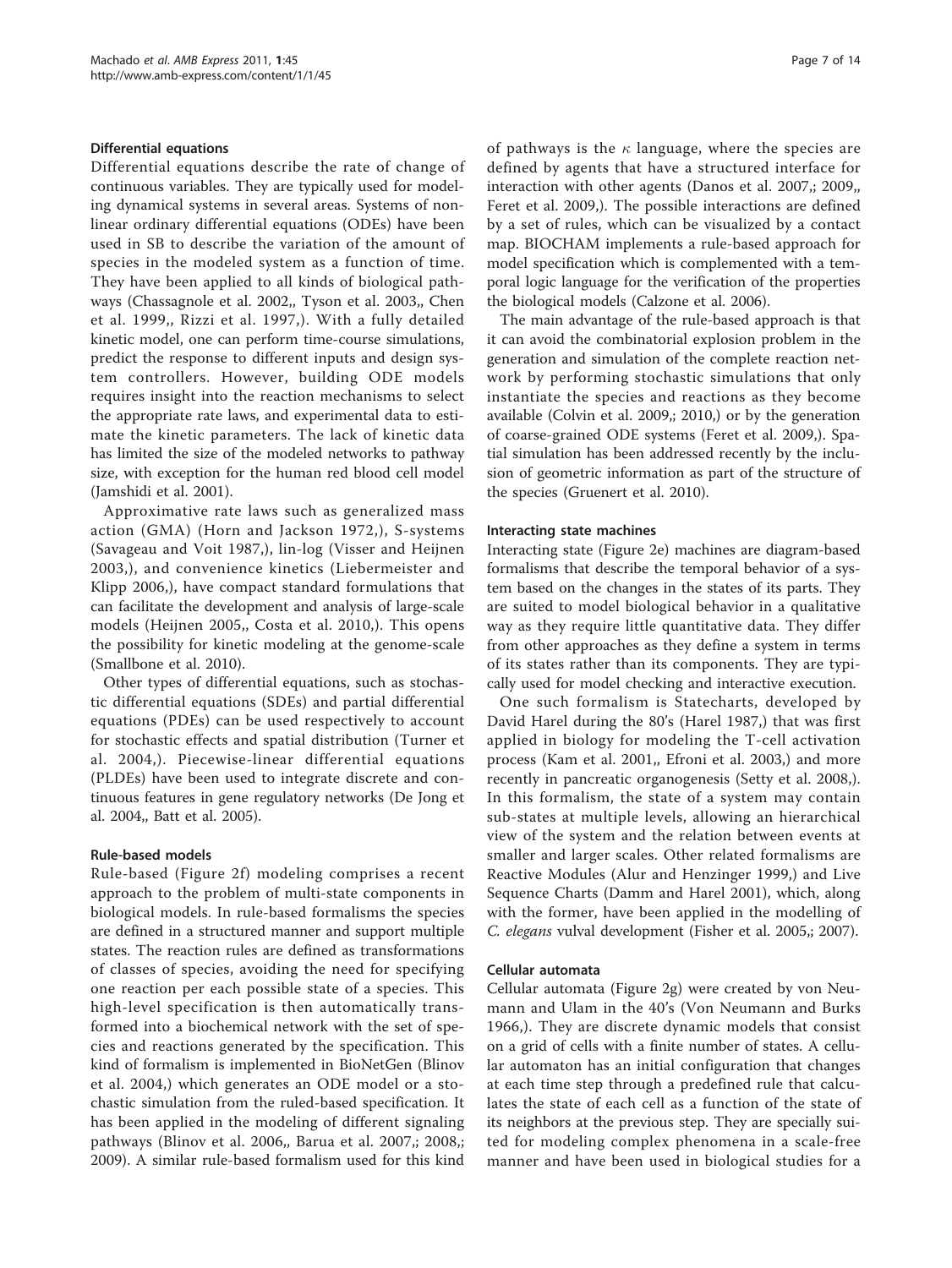long time ([Ermentrout and Edelstein-Keshet 1993\)](#page-11-0). Due to their spatial features their main applications are related to molecular dynamics and cellular population dynamics.

Application examples at the molecular level include enzyme reaction networks that account for spatial diffusion [\(Weimar 2002](#page-13-0),) and signaling pathways [\(Wurthner](#page-13-0) [et al. 2000,](#page-13-0), [Kier et al. 2005](#page-11-0),). At the cellular level they were used for models such as those of bacterial aggregation [\(Sozinova et al. 2005](#page-13-0),) and HIV infection [\(Zorzenon](#page-13-0) [dos Santos and Coutinho 2001,](#page-13-0), [Corne and Frisco](#page-10-0) [2008](#page-10-0),). Dynamic cellular automata are a variation of cellular automata that allows for movement of the cell contents inside the grid, mimicking brownian motion. They were used to model enzyme kinetics, molecular diffusion and genetic circuits [\(Wishart et al. 2005\)](#page-13-0).

## Agent-based models

Agent-based models (Figure [2d\)](#page-5-0) describe the interactions among multiple autonomous agents. They are similar in concept to cellular automata, except in this case, instead of using a grid and synchronized time steps, the agents move freely within the containing space. Likewise, they are used to study complex phenomena and emergent dynamics using populations of agents with simple rules. At the molecular level they have been mainly used to build models of signaling pathways that account for spatial distribution and the structural properties of the cell [\(Gonzalez et al. 2003](#page-11-0),, [Pogson et al. 2006](#page-12-0),; [2008](#page-12-0),, [An 2009,](#page-10-0)). Recently, they have also been applied to metabolic reactions ([Klann et](#page-11-0) [al. 2011,](#page-11-0)). However, their main application is at the multi-cellular level, where they have been used to study granuloma formation ([Segovia-Juarez et al. 2004](#page-12-0),), tumor growth ([Zhang et al. 2007](#page-13-0),, [Engelberg et al.](#page-11-0) [2008,](#page-11-0)), morphogenesis ([Grant et al. 2006,](#page-11-0)), chemotaxis ([Emonet et al. 2005,](#page-11-0)), immune responses ([Lollini et al.](#page-12-0) [2006,](#page-12-0), [Li et al. 2008,](#page-12-0)), and several others [\(Thorne et al.](#page-13-0) [2007](#page-13-0),, [Merelli et al. 2007\)](#page-12-0).

### Other formalisms

There are other modeling formalisms that have been used in SB which are worth mentioning. Cybernetic modeling is one of the earliest approaches for dynamic modeling that was used in bioprocess applications ([Kompala et al. 1984,](#page-12-0), [Dhurjati et al. 1985](#page-11-0),). A recent approach combines cybernetic variables with elementary flux modes [\(Young et al. 2008,](#page-13-0), [Kim et al. 2008](#page-11-0),). Hybrid automata addressed the integration of discrete and continuous components in the Delta-Notch signaling pathway [\(Ghosh and Tomlin 2001,](#page-11-0); [2004](#page-11-0),). Artificial neural networks were used to model gene expression ([Voh](#page-13-0)[radsky 2001](#page-13-0),). Molecular interaction maps are a popular graph-based formalism created by [Kohn in 1999](#page-12-0), ([Kohn](#page-12-0)

[1999](#page-12-0),, [Kohn et al. 2006](#page-12-0),, [Luna et al. 2011](#page-12-0),) that influenced the SBGN standard ([Le Novère et al. 2009](#page-12-0),). Other graph-based formalisms include modular interaction networks ([Yartseva et al. 2007,](#page-13-0)) and logical interaction hypergraphs ([Klamt et al. 2006](#page-11-0),). The P systems formalism created by Paun in 1998, inspired the area of membrane computing ([Paun 2000](#page-12-0),) and has been recently applied in SB ([Pérez-Jiménez and Romero-Cam](#page-12-0)[pero 2006,](#page-12-0), [Cao et al. 2010,](#page-10-0)). Chemical organization theory is a recent approach for modeling biochemical reaction networks that uses set theory to analyze how they can be decomposed into self-maintaining subnetworks called organizations, that reveal dynamic properties of the system [\(Dittrich and Di Fenizio 2007](#page-11-0),). It has been used to analyze different types of networks including signaling pathways and regulated metabolic networks ([Centler et al. 2007](#page-10-0),; [2008,](#page-10-0), [Kaleta et al. 2008](#page-11-0),; [2009](#page-11-0)).

#### Formalisms conversion

The inability of the formalisms to fit all purposes has driven the development of methodologies to convert between different formalisms. Two different methods have been proposed to convert Boolean networks to Petri nets ([Chaouiya et al. 2004](#page-10-0),, [Steggles et al. 2007,](#page-13-0)). Boolean networks have also been converted to constraint-based models [\(Gianchandani et al. 2006,](#page-11-0)) and to ODEs [\(Wittmann et al. 2009,](#page-13-0)). Other formalisms have also been converted to ODEs, including constraintbased models [\(Smallbone et al. 2007](#page-13-0),), Petri nets ([Gil](#page-11-0)[bert and Heiner 2006,](#page-11-0)), process algebras ([Calder et al.](#page-10-0) [2005,](#page-10-0)) and rule-based models [\(Feret et al. 2009](#page-11-0),). When the mappings are made from abstract to more detailed models they usually require some assumptions and insight into the reaction mechanisms. The language for biochemical systems (LBS) is a recent language that integrates a rule-based approach with process calculus, and supports the generation of Petri nets, ODEs and continuous time Markov chains ([Pedersen and Plotkin](#page-12-0) [2010](#page-12-0)).

## Formalisms integration

Along with the conversion between formalisms, there is also a recent trend for developing methods that support integrated simulation of different formalisms in order to integrate different kinds of biological networks, where each network is modeled in its own formalism. Extensions of flux balance analysis (FBA) ([Kauffman et al.](#page-11-0) [2003,](#page-11-0)), such as regulated FBA (rFBA) [\(Covert and Pals](#page-10-0)[son 2002,](#page-10-0)) and steady-state regulated FBA (SR-FBA) ([Shlomi et al. 2007,](#page-13-0)) incorporate boolean rules into constraint-based models for integrated simulation of regulatory and metabolic networks. Integrated FBA (iFBA) extends rFBA by integrating kinetic information from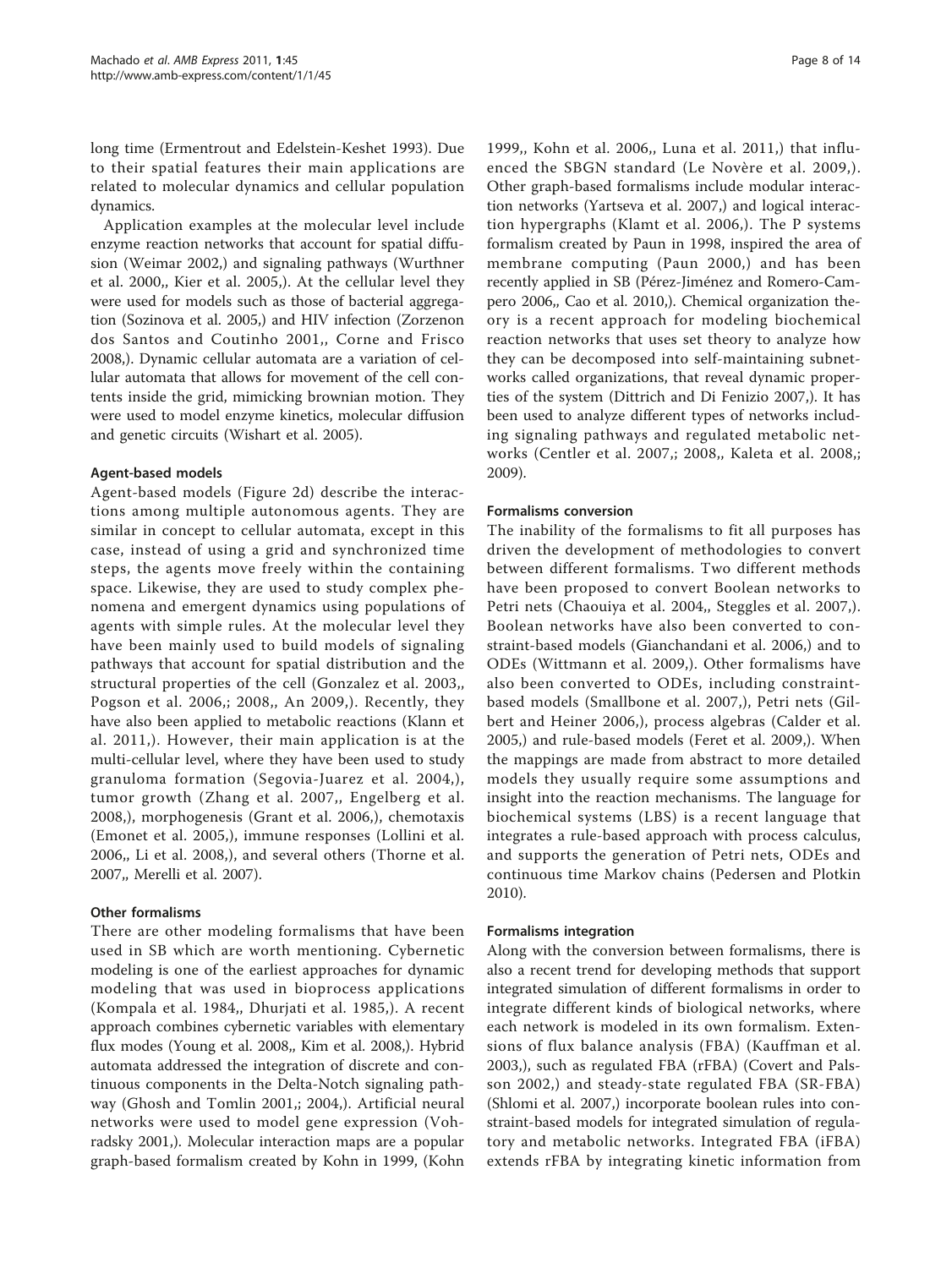ODE models [\(Covert et al. 2008,](#page-10-0)). Integrated dynamic FBA (idFBA) aims to integrate signaling, regulatory and metabolic networks by modeling all networks in the constraint-based formulation ([Lee et al. 2008b,](#page-12-0)). Biochemical systems theory (BST) has been recently integrated with Hybrid Functional Petri Nets (HFPN) in order to integrate metabolic, regulatory and signaling networks, in a framework that accounts for different time-scales as well as discrete, stochastic and continuous effects ([Wu and Voit 2009a](#page-13-0),[;b](#page-13-0)).

## Comparison of the Formalisms

The diversity of problems studied in SB gave rise to the application of several different types of formalisms. A comparison of the amount of literature references for each formalism, classified by the type of biological process described, is given in Table [1.](#page-4-0) We can observe that only four formalisms (Petri nets, constraint-based models, differential equations and cellular automata) have been applied to all three types of biological networks, which makes them potential candidates as a suitable integrative formalism for whole-cell modeling. However, this should not exclude other formalisms from this possibility as well. Another interesting observation is that metabolism is the biological process with the smaller number of formalisms applied. This is likely due to the fact that its two main frameworks (differential equations and constraint-based) are well suited for modeling metabolic networks. On the other hand, all of the formalisms have been applied to signaling pathways. One possible reason is that they require the largest number of modeling features, including spatial localization and multistate components.

The modeling features provided by the formalisms reviewed in this work are compared in Table 2. Some of the features are only available in extensions of the formalisms. We can observe that no single formalism covers the whole spectrum of features desired for modeling all kinds of biological components. Petri nets and rulebased models are among the formalisms that cover most features. Petri nets have several extensions available, and although none of the extensions alone fulfills all requisites, altogether they form a very versatile modeling framework. Rule-based models present a high level of abstraction and can be used for stochastic simulation and automatic generation of lower level ODE-based representations. Therefore, they take advantage of the analytic power of abstract representations, preserving the ability to generate stochastic and deterministic simulations.

Although none of the formalisms implements all the required features, this is not necessarily a limitation, since different formalisms can be used at different stages of the modeling process. The model construction

| Table 2 Modeling formalisms and implemented features |  |  |  |
|------------------------------------------------------|--|--|--|
|------------------------------------------------------|--|--|--|

|               | BN     | Bay    | PN     | <b>PA</b> | CB    | <b>DE</b> | RB     | <b>ISM</b> | CA     | AB     |
|---------------|--------|--------|--------|-----------|-------|-----------|--------|------------|--------|--------|
| Visualization | $+$    | $^{+}$ | $^{+}$ |           |       |           | $^{+}$ | $^{+}$     | $^{+}$ | $^{+}$ |
| Topology      | $^{+}$ | $^{+}$ | $+$    |           | $\pm$ |           |        |            |        |        |
| Modularity    |        |        | $^{+}$ | $^{+}$    |       |           | $^{+}$ | $^{+}$     |        |        |
| Hierarchy     |        |        | е      | e         |       |           |        | $^{+}$     |        |        |
| Multi-state   |        |        | e      |           |       |           | $^{+}$ | $^{+}$     | $^{+}$ | $^{+}$ |
| Compartments  |        |        |        | e         |       |           | $+$    | $^{+}$     |        | $^{+}$ |
| Spatial       |        |        |        |           |       | e         | e      |            | $^{+}$ | $^{+}$ |
| Qualitative   | $+$    | $^{+}$ | $^{+}$ | $^{+}$    | $\pm$ |           | $^{+}$ |            |        |        |
| Synchronized  | $+$    |        | e      |           |       |           |        |            | $^{+}$ |        |
| Stochastic    | e      | $^{+}$ | e      | $^{+}$    |       | e         | $^{+}$ | $^{+}$     | $^{+}$ | $^{+}$ |
| Continuous    |        |        | e      |           |       | $^{+}$    | $^{+}$ |            |        |        |

Modeling formalisms and implemented features. (+) Supported feature; (e) Available through extension; (BN) Boolean networks; (Bay) Bayesian networks; (PN) Petri nets; (PA) Process algebras; (CB) Constraint-based models; (DE) Differential equations; (RB) Rule-based models; (ISM) Interacting state machines; (CA) Cellular automata; (AB) Agent-based models.

process begins with biochemical knowledge and experimental data that allow an enumeration of the components and connections in the system. Graph-based models, such as Boolean networks, Bayesian networks and Petri nets can be used for modeling this map of interactions. This allows a deeper understanding of the organization of the system through topological analysis, and drives new experiments by finding gaps in the models. This kind of models also allows qualitative descriptions of system behavior and coarse simulation capabilities. If the reactions' stoichiometry and directionality are known, one may analyze the steady-states of the system using constraint-based models. Finally, if extensive experimental data is available to infer the kinetics of the reactions, probabilistic or deterministic rate laws can be used to create dynamic models. These are used to generate time-course simulations under different sets of initial conditions. Stochastic process algebras, stochastic Petri nets, continuous Petri nets, rule-based models and differential equations, would all be ideal candidates for this purpose.

Cellular automata and agent-based models account for the individual replicas of each component in the system. When applied at the molecular level, this paradigm provides accurate simulations of small sets of biochemical reactions that account for spatial diffusion. However, it becomes infeasible to perform simulations at the genome-scale network level, as this would imply modeling every copy of all substances present in the cell. Nevertheless, this approach is very convenient for modeling at the cell population level, as it allows to track changes in individual cells and to study the emergent properties of cellular communities.

In search for a proper formalism perhaps the most important aspect to consider is the balance between simplicity and expressiveness. There is a price to pay for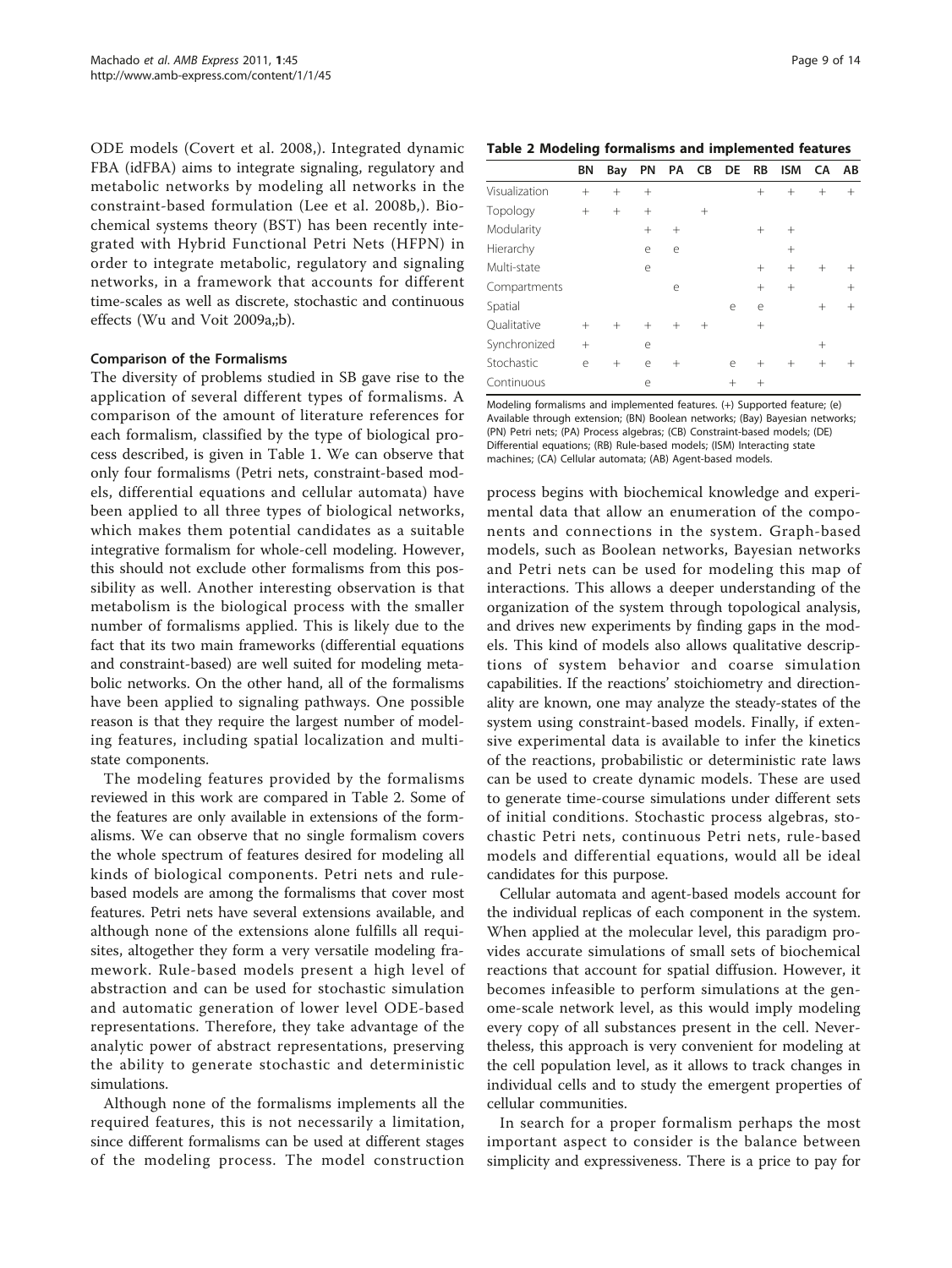the amount of features provided by a formalism, which may come at the cost of increased model complexity. The complexity of the representation and the number of parameters determines the amount of experimental data required for model construction. This is the reason why the most simple formalisms such as Boolean networks and constraint-based models have been used to build, respectively, gene regulatory and metabolic networks at the genome scale. This concern is most critical when not only the parameters but also the network structure are unknown. Model inference (also known as reverse engineering) methods are applied in these cases. They have been used to infer Boolean networks ([Akutsu et al.](#page-10-0) [1999](#page-10-0),, D'[haeseleer et al. 2000](#page-10-0),), Bayesian networks ([Friedman 2004,](#page-11-0), [Auliac et al. 2008,](#page-10-0)), Petri nets ([Num](#page-12-0)[mela and Julstrom 2005](#page-12-0),, [Durzinsky et al. 2011](#page-11-0),) and ODEs [\(Kimura et al. 2005](#page-11-0),, [Iba 2008\)](#page-11-0) from experimental data. However, the scalability of these methods is greatly dependent on the simplicity of the underlying formalism.

## Perspective

With the myriad of formalisms that have been applied in SB, we face the challenge of choosing the proper formalism for the problem in hands. As more data become available for network reconstruction, we move towards integration of all kinds of biological networks, namely signaling, gene regulatory and metabolic. Although some formalisms like Petri nets, constraintbased models and differential equations have been applied for all these networks, no single formalism covers the whole spectrum of functionalities reviewed in this work. Petri nets have several extensions available, covering most of the features analyzed, with the exception of compartments and spatial localization. Rulebased models are another strong candidate as they also cover a great part of the modeling features. These are definitely two formalisms to keep under consideration in the near future.

The model building process is based on iterative steps of refinement and validation. Recent approaches for genome-scale kinetic modeling of metabolism, begin with the network topology, modeled in the constraintbased framework, and then refine the models by adding the kinetic structure in order to generate ODE models ([Jamshidi and Palsson 2010,](#page-11-0), [Smallbone et al. 2010\)](#page-13-0). Petri nets seem to be a promising formalism for this purpose, given that discrete Petri nets can model the network topology, and can then be used as a scaffold for the generation of dynamic models based on continuous or stochastic Petri nets. The fact that the same kind of formalism is used during the whole model refinement process, helps the creation of more straightforward

methods for automatic mapping and validation of the models.

A common problem in the analysis of biological networks is the combinatorial explosion that originates from the complexity of large models. A typical example is the computation of elementary flux modes at the genome-scale, requiring modular decomposition of the networks ([Schuster et al. 2002](#page-12-0),). This problem will aggravate as we get closer to whole-cell modeling. The solution may reside in the application of hierarchical formalisms to represent an intermediate level between the reaction and the cell. As stated elsewhere, one should not "model bulldozers with quarks" ([Goldenfeld](#page-11-0) [1999](#page-11-0)). Hierarchical Petri nets, BioAmbients and Statecharts are formalisms that support hierarchical modeling.

Models of cell populations are also becoming more frequent. They are used to study scenarios like cell differentiation, chemotaxis, infections or tumor growth. This kind of models depends on the internal dynamics of the cells as well as population dynamics. Therefore, they require modeling of interactions across organizational scales ([Walker and Southgate 2009](#page-13-0)). It is possible that in the future, we will have multi-scale models that integrate formalisms. For instance, the evolution of a population of cells may be modeled by an agent-based model, where each agent has a boolean network for internal representation of its gene expression.

In order to convert between different formalisms it is important to have a standard representation format that preserves most of the features in the models. SBML is the most popular standard in the SB community, currently supported by over two hundred tools ([Hucka et](#page-11-0) [al. 2003,](#page-11-0)). Most of the modeling features covered herein have been proposed for future versions of SBML [\(Finney](#page-11-0) [and Hucka 2003](#page-11-0)). These include hierarchical model composition, rule-based modeling, spatial geometry and alternative mathematical representations. The compatibility with the SBML representation will dictate which formalisms will prevail in the future.

Many of the proposed formalisms, such as Petri nets or process algebras, were originally created by the computational community for the specification of software systems, where the final system has to comply to the model. The biological community faces the opposite problem, where the model has to mimic the system's behavior, and where most components cannot even be measured directly. Therefore, a proper framework for SB must provide not only a suitable formalism with attractive features and simulation methods, but also methods for model inference and parameter estimation that are sufficiently robust to handle experimental data that are incomplete and prone to measurement error.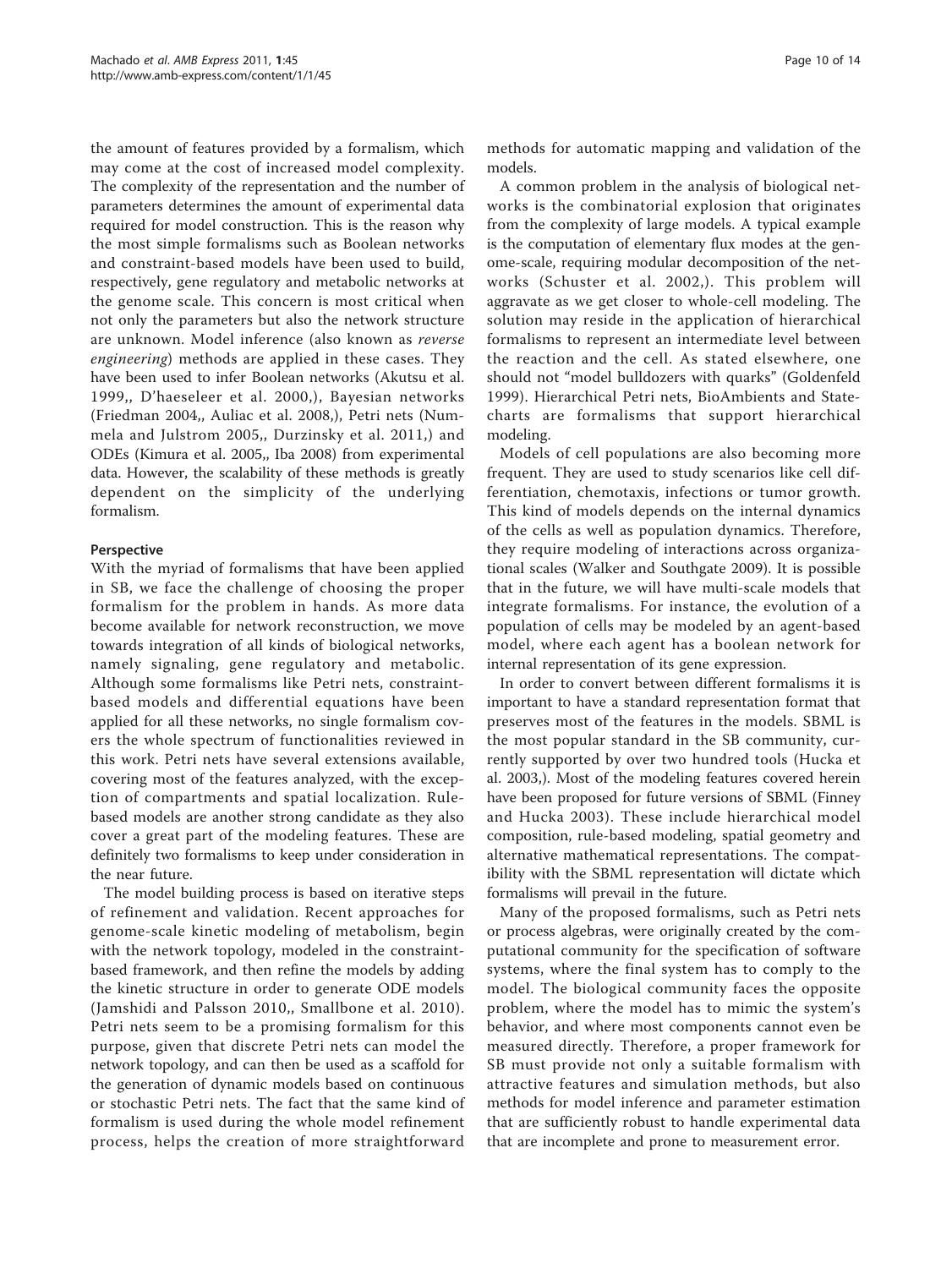#### <span id="page-10-0"></span>Acknowledgements

Research supported by grants SFRH/BD/35215/2007 and SFRH/BD/25506/ 2005 from the Fundação para a Ciência e a Tecnologia (FCT) and the MIT-Portugal Program through the project "Bridging Systems and Synthetic Biology for the development of improved microbial cell factories" (MIT-Pt/ BS-BB/0082/2008).

#### Author details

<sup>1</sup>IBB-Institute for Biotechnology and Bioengineering/Centre of Biological Engineering, University of Minho, Campus de Gualtar, 4710-057 Braga, Portugal <sup>2</sup>Department of Informatics/CCTC, University of Minho, Campus de Gualtar, 4710-057 Braga, Portugal <sup>3</sup>Department of Biological Engineering/ Computer Science and Artificial Intelligence Laboratory, Massachusetts Institute of Technology, Cambridge, MA 02139, USA

#### Competing interests

The authors declare that they have no competing interests.

Received: 18 November 2011 Accepted: 5 December 2011 Published: 5 December 2011

#### References

- Akutsu T, Miyano S, Kuhara S (1999) Identification of genetic networks from a small number of gene expression patterns under the Boolean network model. In Pacific Symposium on Biocomputing, vol 4.World Scientific Computing, Singapore, pp 17–28
- Akutsu T, Miyano S, Kuhara S (2000) Inferring qualitative relations in genetic networks and metabolic pathways. Bioinformatics 16(8):727–734
- Albert R, Wang R (2009) Discrete dynamic modeling of cellular signaling networks. Methods Enzymol 467:281–306
- Aldridge B, Burke J, Lauffenburger D, Sorger P (2006) Physicochemical modelling of cell signalling pathways. Nat Cell Biol 8(11):1195–1203
- Alur R, Henzinger T (1999) Reactive modules. Lect Notes Comput Sc 15(1):7–48 An G (2009) A model of TLR4 signaling and tolerance using a qualitative, particle-event-based method: introduction of spatially configured stochastic
- reaction chambers (SCSRC). Math Biosci 217(1):43–52 Andrianantoandro E, Basu S, Karig D, Weiss R (2006) Synthetic biology: new
- engineering rules for an emerging discipline. Mol Syst Biol 2(1) Assenov Y, Ramirez F, Schelhorn S, Lengauer T, Albrecht M (2008) Computing
- topological parameters of biological networks. Bioinformatics 24(2):282–284 Auliac C, Frouin V, Gidrol X, D'Alché-Buc F., et al (2008) Evolutionary approaches
- for the reverse-engineering of gene regulatory networks: A study on a biologically realistic dataset. BMC Bioinf 9(1):91
- Barabási A, Oltvai Z (2004) Network biology: understanding the cell's functional organization. Nat Rev Genet 5(2):101–113
- Barua D, Faeder J, Haugh J (2007) Structure-based kinetic models of modular signaling protein function: focus on Shp2. Biophys J 92(7):2290–2300
- Barua D, Faeder J, Haugh J (2008) Computational models of tandem Src homology 2 domain interactions and application to phosphoinositide 3 kinase. J Biol Chem 283(12):7338–7345
- Barua D, Faeder J, Haugh J (2009) A Bipolar Clamp Mechanism for Activation of Jak-Family Protein Tyrosine Kinases. PLoS Comput Biol 5(4):e1000364
- Batt G, Ropers D, De Jong H, Geiselmann J, Mateescu R, Page M, Schneider D (2005) Validation of qualitative models of genetic regulatory networks by model checking: Analysis of the nutritional stress response in Escherichia coli. Bioinformatics 21(Suppl 1):i19–i28
- Blinov M, Faeder J, Goldstein B, Hlavacek W (2004) BioNetGen: software for rulebased modeling of signal trans-duction based on the interactions of molecular domains. Bioinformatics 20(17):3289–3291
- Blinov M, Faeder J, Goldstein B, Hlavacek W (2006) A network model of early events in epidermal growth factor receptor signaling that accounts for combinatorial complexity. Biosystems 83(2-3):136–151
- Breitling R, Gilbert D, Heiner M, Orton R (2008) A structured approach for the engineering of biochemical network models, illustrated for signalling pathways. Brief Bioinform 9(5):404–421
- Burgard A, Pharkya P, Maranas C (2003) Optknock: a bilevel programming framework for identifying gene knockout strategies for microbial strain optimization. Biotechnol Bioeng 84(6):647–657
- Calder M, Gilmore S, Hillston J (2005) Automatically deriving ODEs from process algebra models of signalling pathways. Computational Methods in Systems Biology. Springer, Berlin Heidelberg pp 204–215
- Calzone L, Fages F, Soliman S (2006) BIOCHAM: an environment for modeling biological systems and formalizing experimental knowledge. Bioinformatics 22(14):1805
- Cao H, Romero-Campero F, Heeb S, Cámara M, Krasnogor N (2010) Evolving cell models for systems and synthetic biology. Syst Synth Biol 4(1):55–84
- Cardelli L (2005) Brane calculi. Computational Methods in Systems Biology. Springer, Berlin Heidelberg pp 257–278
- Centler F, Fenizio P, Matsumaru N, Dittrich P (2007) Chemical organizations in the central sugar metabolism of Escherichia coli. Math Model Biol Syst 1(2):105–119
- Centler F, Kaleta C, Di Fenizio P, Dittrich P (2008) Computing chemical organizations in biological networks. Bioinformatics 24(14):1611–1618
- Chaouiya C, Remy E, Ruet P, Thieffry D (2004) Qualitative modelling of genetic networks: From logical regulatory graphs to standard petri nets. Lect Notes Comput Sc 3099:137–156
- Chaouiya C, Remy E, Thieffry D (2008) Petri net modelling of biological regulatory networks. J Discrete Algorithms 6(2):165–177
- Chassagnole C, Noisommit-Rizzi N, Schmid J, Mauch K, Reuss M (2002) Dynamic modeling of the central carbon metabolism of Escherichia coli. Biotechnol Bioeng 79(1):53–73
- Chen L, Qi-Wei G, Nakata M, Matsuno H, Miyano S (2007) Modelling and simulation of signal transductions in an apoptosis pathway by using timed Petri nets. J Biosci 32(1):113–127
- Chen T, He H, Church G (1999) Modeling Gene Expression with Differential Equations. Pacific Symposium on Biocomputing. World Scientific Computing, Singapore pp 29–40
- Cheng C, Hu Y (2010) Extracting the abstraction pyramid from complex networks. BMC Bioinf 11(1):411
- Ciocchetta F, Hillston J (2008) Bio-PEPA: an extension of the process algebra PEPA for biochemical networks. Electron Notes Theor Comput Sci 194(3):103–117
- Ciocchetta F, Hillston J (2009) Bio-PEPA: a framework for the modelling and analysis of biological systems. Theor Comput Sci 410(33-34):3065–3084
- Colvin J, Monine M, Faeder J, Hlavacek W, Von Hoff D, Posner R (2009) Simulation of large-scale rule-based models. Bioinformatics 25(7):910–917
- Colvin J, Monine M, Gutenkunst R, Hlavacek W, Von Hoff D, Posner R (2010) RuleMonkey: software for stochastic simulation of rule-based models. BMC Bioinf 11(1):404
- Corne D, Frisco P (2008) Dynamics of HIV infection studied with cellular automata and conformon-P systems. Biosystems 91(3):531–544
- Costa M, Radhakrishnan K, Wilson B, Vlachos D, Edwards J, Jonsson H (2009) Coupled stochastic spatial and non-spatial simulations of ErbB1 signaling pathways demonstrate the importance of spatial organization in signal transduction. PLoS ONE 4:e6316
- Costa R, Machado D, Rocha I, Ferreira E (2010) Hybrid dynamic modeling of Escherichia coli central metabolic network combining Michaelis-Menten and approximate kinetic equations. Biosystems 100(2):150–157

Covert M, Palsson B (2002) Transcriptional regulation in constraints-based metabolic models of Escherichia coli. J Biol Chem 277(31):28058–28064

- Covert M, Xiao N, Chen T, Karr J (2008) Integrating metabolic, transcriptional regulatory and signal transduction models in Escherichia coli. Bioinformatics 24(18):2044–2050
- Damm W, Harel D (2001) LSCs: Breathing life into message sequence charts. Lect Notes Comput Sc 19(1):45–80
- Danos V, Feret J, Fontana W, Harmer R (2007) Rule-Based Modelling of Cellular Signalling. In CONCUR 2007 - Concurrency Theory, vol 4703.Springer, Berlin Heidelberg, pp 17–41
- Danos V, Feret J, Fontana W, Harmer R, Krivine J (2009) Rule-based modelling and model perturbation. T Comput Syst Biol XI 5750:116–137
- Danos V, Krivine J (2007) Formal molecular biology done in CCS-R. Electron Notes Theor Comput Sci 180(3):31–49
- Danos V, Laneve C (2004) Formal molecular biology. Theor Comput Sci 325(1):69–110
- De Jong H, Gouzé J, Hernandez C, Page M, Sari T, Geiselmann J (2004) Qualitative simulation of genetic regulatory networks using piecewise-linear models. Bull Math Biol 66(2):301–340
- Dematte L, Priami C, Romanel A, Soyer O (2008) Evolving BlenX programs to simulate the evolution of biological networks. Theor Comput Sci 408(1):83–96
- D'haeseleer P, Liang S, Somogyi R (2000) Genetic network inference: from coexpression clustering to reverse engineering. Bioinformatics 16(8):707–726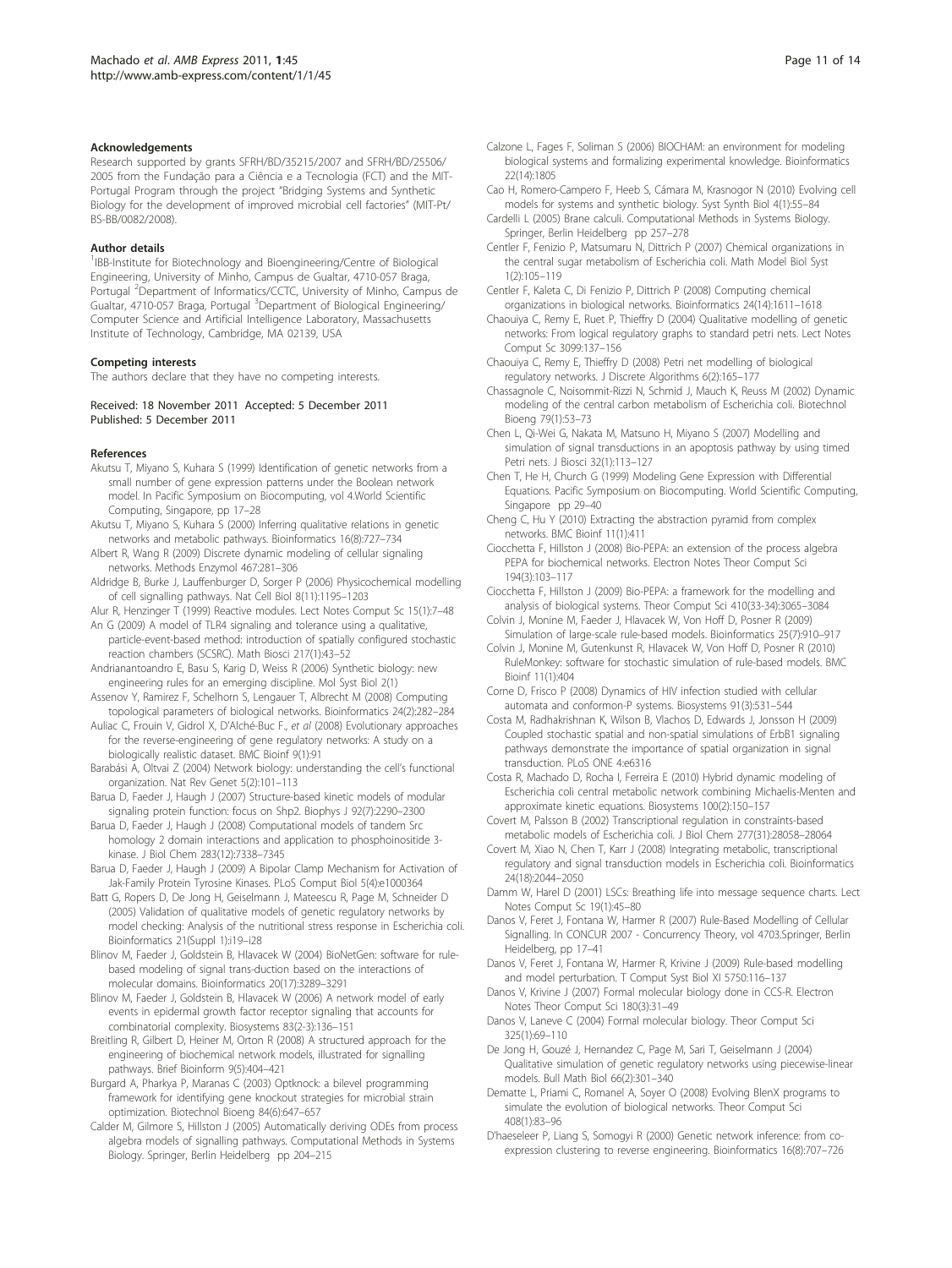- <span id="page-11-0"></span>Dhurjati P, Ramkrishna D, Flickinger M, Tsao G (1985) A cybernetic view of microbial growth: modeling of cells as optimal strategists. Biotechnol Bioeng 27(1):1–9
- Dittrich P, Di Fenizio P (2007) Chemical organisation theory. Bull Math Biol 69(4):1199–1231
- Dojer N, Gambin A, Mizera A, Wilczyński B, Tiuryn J (2006) Applying dynamic Bayesian networks to perturbed gene expression data. BMC Bioinf 7(1):249
- Durzinsky M, Wagler A, Marwan W (2011) Reconstruction of extended Petri nets from time series data and its application to signal transduction and to gene regulatory networks. BMC Syst Biol 5(1):113
- Efroni S, Harel D, Cohen I (2003) Toward rigorous comprehension of biological complexity: modeling, execution, and visualization of thymic T-cell maturation. Genome Res 13(11):2485–2497
- Emonet T, Macal C, North M, Wickersham C, Cluzel P (2005) AgentCell: a digital single-cell assay for bacterial chemotaxis. Bioinformatics 21(11):2714
- Engelberg J, Ropella G, Hunt C (2008) Essential operating principles for tumor spheroid growth. BMC Syst Biol 2(1):110
- Ermentrout G, Edelstein-Keshet L (1993) Cellular Automata Approaches to Biological Modeling. J Theor Biol 160(1):97–133
- Feist A, Herrgård M, Thiele I, Reed J, Palsson B (2008) Reconstruction of biochemical networks in microorganisms. Nat Rev Microbiol 7(2):129–143
- Feret J, Danos V, Krivine J, Harmer R, Fontana W (2009) Internal coarse-graining of molecular systems. Proc Natl Acad Sci USA 106(16):6453
- Finney A, Hucka M (2003) Systems biology markup language: Level 2 and beyond. Biochem Soc Trans 31:1472–1473
- Fisher J, Henzinger T (2007) Executable cell biology. Nat Biotechnol 25(11):1239–1249
- Fisher J, Piterman N, Hajnal A, Henzinger T (2007) Predictive Modeling of Signaling Crosstalk during C. elegans Vulval Development. PLoS Comput Biol 3(5):e92
- Fisher J, Piterman N, Hubbard E, Stern M, Harel D (2005) Computational insights into Caenorhabditis elegans vulval development. Proc Natl Acad Sci USA 102(6):1951–1956
- Friedman N (2004) Inferring cellular networks using probabilistic graphical models. Science 303(5659):799–805
- Funahashi A, Morohashi M, Kitano H, Tanimura N (2003) CellDesigner: a process diagram editor for gene-regulatory and biochemical networks. BIOSILICO 1(5):159–162
- Ghosh R, Tomlin C (2001) Lateral inhibition through delta-notch signaling: A piecewise affine hybrid model. Lect Notes Comput Sc 2034:232–246
- Ghosh R, Tomlin C (2004) Symbolic reachable set computation of piecewise affine hybrid automata and its application to biological modelling: Delta-Notch protein signalling. Syst Biol 1(1):170–183
- Gianchandani E, Joyce A, Palsson B, Papin J (2009) Functional States of the Genome-Scale Escherichia coli Tran-scriptional Regulatory System. PLoS Comput Biol 5(6):e1000403
- Gianchandani E, Papin J, Price N, Joyce A, Palsson B (2006) Matrix Formalism to Describe Functional States of Transcriptional Regulatory Systems. PLoS Comput Biol 2(8):e101
- Gilbert D, Heiner M (2006) From Petri Nets to Differential Equations-An Integrative Approach for Biochemical Network Analysis. In Petri nets and other models of concurrency, ICATPN 2006, vol 4024.Springer, Berlin Heidelberg, pp 181–200
- Goldenfeld N (1999) Simple lessons from complexity. Science 284(5411):87–89 Gomperts B, Kramer I, Tatham P (2009) Signal transduction. Academic Press
- Gonzalez P, Cardenas M, Camacho D, Franyuti A, Rosas O, Lagunez-Otero J (2003) Cellulat: an agent-based intracellular signalling model. Biosystems 68(2-3):171–185
- Grant M, Mostov K, Tlsty T, Hunt C (2006) Simulating Properties of in vitro Epithelial Cell Morphogenesis. PLoS Comput Biol 2(10):e129
- Gruenert G, Ibrahim B, Lenser T, Lohel M, Hinze T, Dittrich P (2010) Rule-based spatial modeling with diffusing, geometrically constrained molecules. BMC Bioinf 11(1):307
- Grzegorczyk M, Husmeier D, Edwards K, Ghazal P, Millar A (2008) Modelling nonstationary gene regulatory processes with a non-homogeneous Bayesian network and the allocation sampler. Bioinformatics 24(18):2071–2078
- Gupta S, Bisht S, Kukreti R, Jain S, Brahmachari S (2007) Boolean network analysis of a neurotransmitter signaling pathway. J Theor Biol 244(3):463–469
- Hardy S, Robillard P (2008) Petri net-based method for the analysis of the dynamics of signal propagation in signaling pathways. Bioinformatics 24(2):209–217
- Harel D (1987) Statecharts: A visual formalism for complex systems. Sci Comput Program 8(3):231–274
- Hartwell L, Hopfield J, Leibler S, Murray A (1999) From molecular to modular cell biology. Nature 402:C47–C52
- Heijnen J (2005) Approximative kinetic formats used in metabolic network modeling. Biotechnol Bioeng 91(5):534–545
- Hlavacek W, Faeder J, Blinov M, Perelson A, Goldstein B (2003) The complexity of complexes in signal transduction. Biotechnol Bioeng 84(7):783–794
- Horn F, Jackson R (1972) General mass action kinetics. Arch Ration Mech An 47(2):81–116
- Hucka M, Bergmann F, Hoops S, Keating S, Sahle S, Schaff J, Smith L, Wilkinson D (2010) The Systems Biology Markup Language (SBML): Language Specification for Level 3 Version 1 Core. Nat Precedings
- Hucka M, Finney A, Sauro H, Bolouri H, Doyle J, Kitano H, Arkin A, Bornstein B, Bray D, Cornish-Bowden A., et al (2003) The Systems Biology Markup Language (SBML): a medium for representation and exchange of biochemical network models. Bioinformatics 19(4):524–531
- Hunt C, Ropella G, Park S, Engelberg J (2008) Dichotomies between computational and mathematical models. Nat Biotechnol 26(7):737–738
- Husmeier D (2003) Sensitivity and specificity of inferring genetic regulatory interactions from microarray experiments with dynamic Bayesian networks. Bioinformatics 19(17):2271–2282
- Iba H (2008) Inference of differential equation models by genetic programming. Inf Sci 178(23):4453–4468
- Jamshidi N, Edwards J, Fahland T, Church G, Palsson B (2001) Dynamic simulation of the human red blood cell metabolic network. Bioinformatics 17(3):286–287
- Jamshidi N, Palsson B (2010) Mass action stoichiometric simulation models: Incorporating kinetics and regulation into stoichiometric models. Biophys J 98:175–185
- Jeong H, Tombor B, Albert R, Oltvai Z, Barabási A (2000) The large-scale organization of metabolic networks. Nature 407(6804):651–654
- John M, Ewald R, Uhrmacher A (2008) A spatial extension to the π-Calculus. Electron Notes Theor Comput Sci 194(3):133–148
- Kaleta C, Centler F, Di Fenizio P, Dittrich P (2008) Phenotype prediction in regulated metabolic networks. BMC Syst Biol 2(1):37
- Kaleta C, Richter S, Dittrich P (2009) Using chemical organization theory for model checking. Bioinformatics 25(15):1915–1922
- Kam N, Cohen I, Harel D (2001) The Immune System as a Reactive System: Modeling T Cell Activation With Stat-echarts. Proceedings of the IEEE 2001 Symposia on Human Centric Computing Languages and Environments (HCC'01). Stresa, Italy pp 15–22
- Karlebach G, Shamir R (2008) Modelling and analysis of gene regulatory networks. Nat Rev Mol Cell Biol 9(10):770–780
- Kauffman K, Prakash P, Edwards J (2003) Advances in flux balance analysis. Curr Opin Biotechnol 14(5):491–496
- Kauffman S (1969) Metabolic stability and epigenesis in randomly constructed genetic nets. J Theor Biol 22(3):437–467
- Kier L, Bonchev D, Buck G (2005) Modeling biochemical networks: a cellularautomata approach. Chem Biodivers 2(2):233–243
- Kim J, Varner J, Ramkrishna D (2008) A hybrid model of anaerobic E. coli GJT001: Combination of elementary flux modes and cybernetic variables. Biotechnol Prog 24(5):993–1006
- Kim S, Imoto S, Miyano S (2003) Inferring gene networks from time series microarray data using dynamic Bayesian networks. Brief Bioinform 4(3):228–235
- Kimura S, Ide K, Kashihara A, Kano M, Hatakeyama M, Masui R, Nakagawa N, Yokoyama S, Kuramitsu S, Kon-agaya A (2005) Inference of S-system models of genetic networks using a cooperative coevolutionary algorithm. Bioinformatics 21(7):1154–1163
- Kitano H (2002) Systems Biology: A Brief Overview. Science 295(5560):1662–1664 Kitano H, Funahashi A, Matsuoka Y, Oda K (2005) Using process diagrams for the
- graphical representation of biological networks. Nat Biotechnol 23(8):961–966 Klamt S, Saez-Rodriguez J, Lindquist J, Simeoni L, Gilles E (2006) A methodology for the structural and functional analysis of signaling and regulatory
- networks. BMC Bioinf 7(1):56 Klann M, Lapin A, Reuss M (2011) Agent-based simulation of reactions in the crowded and structured intracellular environment: Influence of mobility and location of the reactants. BMC Syst Biol 5(1):71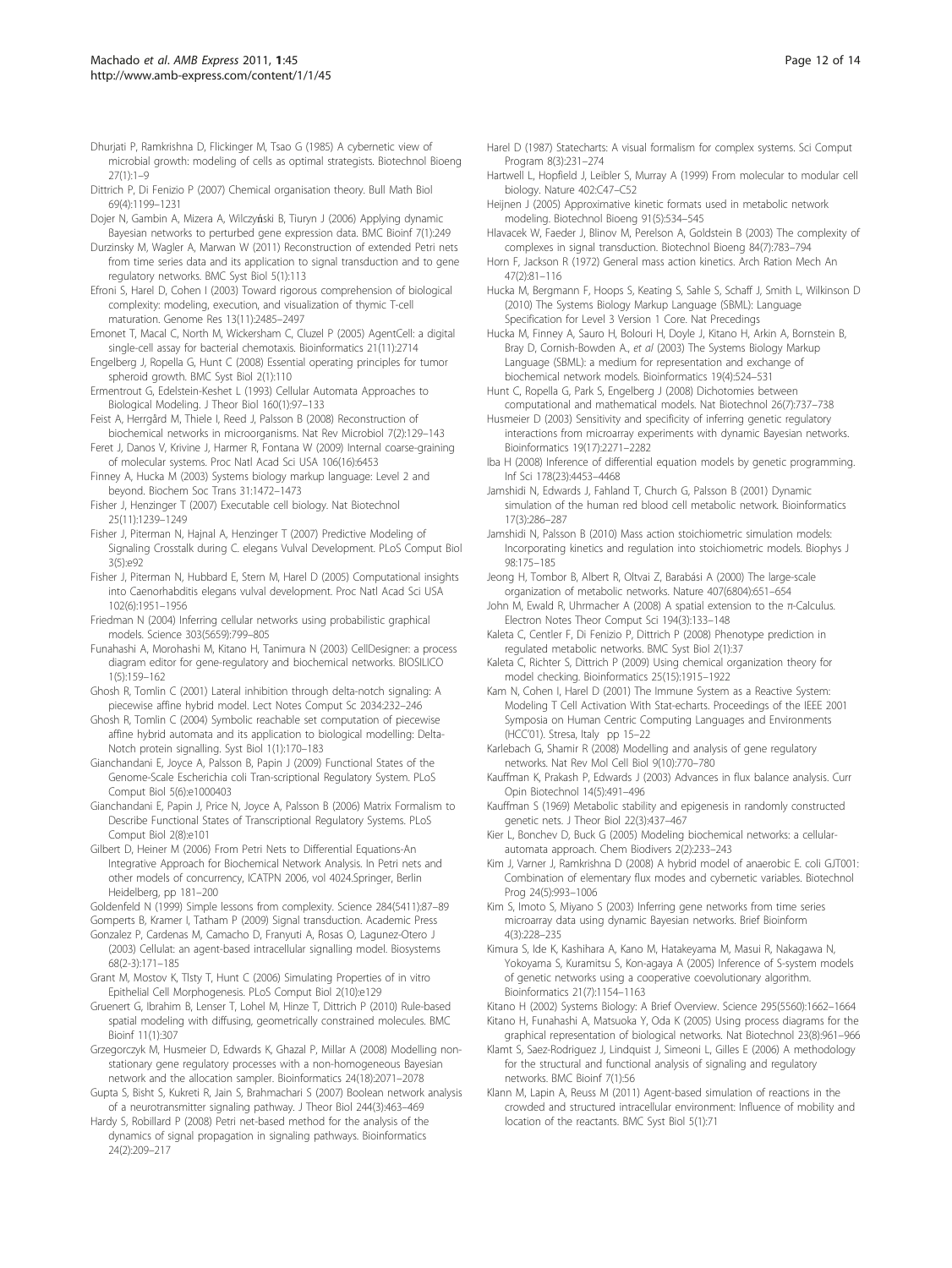- <span id="page-12-0"></span>Koch I, Junker B, Heiner M (2005) Application of Petri net theory for modelling and validation of the sucrose breakdown pathway in the potato tuber. Bioinformatics 21(7):1219–1226
- Kohn K (1999) Molecular interaction map of the mammalian cell cycle control and DNA repair systems. Mol Biol Cell 10(8):2703–2734
- Kohn K, Aladjem M, Kim S, Weinstein J, Pommier Y (2006) Depicting combinatorial complexity with the molecular interaction map notation. Mol Syst Biol 2(51)
- Kompala D, Ramkrishna D, Tsao G (1984) Cybernetic modeling of microbial growth on multiple substrates. Biotech-nol Bioeng 26(11):1272–1281
- Küffner R, Zimmer R, Lengauer T (2000) Pathway analysis in metabolic databases via differential metabolic display (DMD). Bioinformatics 16(9):825–836
- Le Novère N, Hucka M, Mi H, Moodie S, Schreiber F, Sorokin A, Demir E, Wegner K, Aladjem M, Wimalaratne S., et al (2009) The systems biology graphical notation. Nat Biotechnol 27(8):735–741
- Lee J, Gianchandani E, Eddy J, Papin J (2008) Dynamic Analysis of Integrated Signaling, Metabolic, and Regulatory Networks. PLoS Comput Biol 4(5): e1000086
- Lee J, Gianchandani E, Eddy J, Papin J (2008) Dynamic analysis of integrated signaling, metabolic, and regulatory networks. PLoS Comput Biol 4(5): e1000086
- Li F, Long T, Lu Y, Ouyang Q, Tang C (2004) The yeast cell-cycle network is robustly designed. Proc Natl Acad Sci USA 101(14):4781–4786
- Li N, Verdolini K, Clermont G, Mi Q, Rubinstein E, Hebda P, Vodovotz Y (2008) A patient-specific in silico model of inflammation and healing tested in acute vocal fold injury. PLoS ONE 3(7):e2789
- Liebermeister W, Klipp E (2006) Bringing metabolic networks to life: convenience rate law and thermodynamic constraints. Theor Biol Med Model 3(1):1–13
- Lloyd C, Halstead M, Nielsen P (2004) CellML: its future, present and past. Prog Biophys Mol Biol 85(2-3):433–450
- Lollini P, Motta S, Pappalardo F (2006) Discovery of cancer vaccination protocols with a genetic algorithm driving an agent based simulator. BMC Bioinf 7(1):352
- Luna A, Karac E, Sunshine M, Chang L, Nussinov R, Aladjem M, Kohn K (2011) A formal MIM specification and tools for the common exchange of MIM diagrams: an XML-Based format, an API, and a validation method. BMC Bioinf 12(1):167
- Materi W, Wishart D (2007) Computational systems biology in drug discovery and development: methods and applications. Drug Discov Today 12(7- 8):295–303
- Merelli E, Armano G, Cannata N, Corradini F, d'Inverno M, Doms A, Lord P, Martin A, Milanesi L, Moller S., et al (2007) Agents in bioinformatics, computational and systems biology. Brief Bioinform 8(1):45–59

Milner R (1980) A calculus of communicating systems. Springer

Milner R, Parrow J, Walker D (1992) A calculus of mobile processes. I. Inf Comput  $100(1) \cdot 1 - 40$ 

- Morris M, Saez-Rodriguez J, Sorger P, Lauffenburger D (2010) Logic-based models for the analysis of cell signaling networks. Biochemistry 49(15):3216–3224
- Nagasaki M, Onami S, Miyano S, Kitano H (1999) Bio-calculus: Its Concept and Molecular Interaction. In Genome informatics. Workshop on Genome Informatics, vol 10.Universal Academic Press, Tokyo, pp 133–143

Noble D (2002) The rise of computational biology. Nat Rev Mol Cell Biol 3(6):459–463

Nummela J, Julstrom B (2005) Evolving petri nets to represent metabolic pathways. Proceedings of the 2005 conference on genetic and evolutionary computation. ACM, New York pp 2133–2139

- Orth J, Conrad T, Na J, Lerman J, Nam H, Feist A, Palsson B (2011) A comprehensive genome-scale reconstruction of Escherichia coli metabolism – 2011. Mol Syst Biol 7(1)
- Palsson B (2006) Systems Biology: Properties of Reconstructed Networks. Cambridge University Press
- Papin J, Hunter T, Palsson B, Subramaniam S (2005) Reconstruction of cellular signalling networks and analysis of their properties. Nat Rev Mol Cell Biol 6(2):99–111
- Patil K, Rocha I, Forster J, Nielsen J (2005) Evolutionary programming as a platform for in silico metabolic engineering. BMC Bioinf 6(1):308
- Paun G (2000) Computing with membranes. J Comput Syst Sci 61(1):108–143
- Pavlopoulos G, Wegener A, Schneider R (2008) A survey of visualization tools for biological network analysis. Biodata mining 1(1):12
- Pearl J (1988) Probabilistic Reasoning in Intelligent Systems: Networks of Plausible Inference. Morgan Kaufmann Publishers Inc
- Pedersen M, Plotkin G (2010) A language for biochemical systems: Design and formal specification. T Comput Syst Biol XII 5945:77–145
- Pena J, Bjorkegren J, Tegnér J (2005) Growing Bayesian network models of gene networks from seed genes. Bioin-formatics 21(Suppl 2):224–229
- Pérez-Jiménez M, Romero-Campero F (2006) P systems, a new computational modelling tool for systems biology. T Comput Syst Biol VI 4220:176–197
- Petri C (1962) Kommunikation mit Automaten. Ph.D. thesis, Rheinisch-Westfälisches Institut f. instrumentelle Mathematik an d. Univ
- Pogson M, Holcombe M, Smallwood R, Qwarnstrom E (2008) Introducing Spatial Information into Predictive NF-κB Modelling-An Agent-Based Approach. PLoS ONE 3(6):e2367
- Pogson M, Smallwood R, Qwarnstrom E, Holcombe M (2006) Formal agentbased modelling of intracellular chemical interactions. Biosystems 85(1):37–45
- Priami C, Ballarini P, Quaglia P (2009) BlenX4Bio-BlenX for Biologists. Computational Methods in Systems Biology. Springer, Berlin Heidelberg pp
- 26–51 Priami C, Quaglia P (2005) Beta binders for biological interactions. Computational
- Methods in Systems Biology. Springer, Berlin Heidelberg pp 20–33
- Priami C, Regev A, Shapiro E, Silverman W (2001) Application of a stochastic name-passing calculus to representation and simulation of molecular processes. Inf Process Lett 80(1):25–31
- Price N, Papin J, Schilling C, Palsson B (2003) Genome-scale microbial in silico models: the constraints-based approach. Trends Biotechnol 21(4):162–169
- Ravasz E, Somera A, Mongru D, Oltvai Z, Barabási A (2002) Hierarchical organization of modularity in metabolic networks. Science 297(5586):1551–1555
- Reddy V, Mavrovouniotis M, Liebman M (1993) Petri Net Representations in Metabolic Pathways. In: Proceedings of the 1st International Conference on Intelligent Systems for Molecular Biology. AAAI/MIT Press, Menlo Park, CA pp 328–336
- Reed J, Palsson B (2003) Thirteen years of building constraint-based in silico models of Escherichia coli. J Bacteriol 185(9):2692–2699
- Regev A, Panina E, Silverman W, Cardelli L, Shapiro E (2004) BioAmbients: an abstraction for biological compartments. Theor Comput Sci 325(1):141–167
- Regev A, Silverman W, Shapiro E (2000) Representing biomolecular processes with computer process algebra: π-calculus programs of signal transduction pathways. Proceedings of Pacific Symposium of Biocomputing. World Scientific Press, Singapore
- Regev A, Silverman W, Shapiro E (2001) Representation and simulation of biochemical processes using the-calculus process algebra. In Pacific Symposium on Biocomputing, vol 6.World Scientific Press, Singapore, pp 459–470
- Rizzi M, Baltes M, Theobald U, Reuss M (1997) In vivo analysis of metabolic dynamics in Saccharomyces cerevisiae: II. mathematical model. Biotechnol Bioeng 55(4):592–608
- Sachs K, Gifford D, Jaakkola T, Sorger P, Lauffenburger D (2002) Bayesian network approach to cell signaling pathway modeling. Sci STKE 2002(148):pe38
- Sachs K, Perez O, Pe'er D, Lauffenburger D, Nolan G (2005) Causal proteinsignaling networks derived from multi-parameter single-cell data. Science 308(5721):523–529
- Sackmann A, Heiner M, Koch I (2006) Application of Petri net based analysis techniques to signal transduction pathways. BMC Bioinf 7(1):482
- Saez-Rodriguez J, Simeoni L, Lindquist J, Hemenway R, Bommhardt U, Arndt B, Haus U, Weismantel R, Gilles E, Klamt S, Schraven B (2007) A logical model provides insights into T cell receptor signaling. PLoS Comput Biol 3(8):e163
- Savageau M, Voit E (1987) Recasting nonlinear differential equations as Ssystems: a canonical nonlinear form. Math Biosci 87(1):83–115
- Schilling C, Letscher D, Palsson B (2000) Theory for the systemic definition of metabolic pathways and their use in interpreting metabolic function from a pathway-oriented perspective. J Theor Biol 203(3):229–248
- Schlitt T, Brazma A (2007) Current approaches to gene regulatory network modelling. BMC Bioinf 8(Suppl 6):S9
- Schuster S, Dandekar T, Fell D (1999) Detection of elementary flux modes in biochemical networks: a promising tool for pathway analysis and metabolic engineering. Trends Biotechnol 17(2):53–60
- Schuster S, Pfeiffer T, Moldenhauer F, Koch I, Dandekar T (2002) Exploring the pathway structure of metabolism: decomposition into subnetworks and application to Mycoplasma pneumoniae. Bioinformatics 18(2):351–361
- Segovia-Juarez J, Ganguli S, Kirschner D (2004) Identifying control mechanisms of granuloma formation during M. tuberculosis infection using an agent-based model. J Theor Biol 231(3):357–376